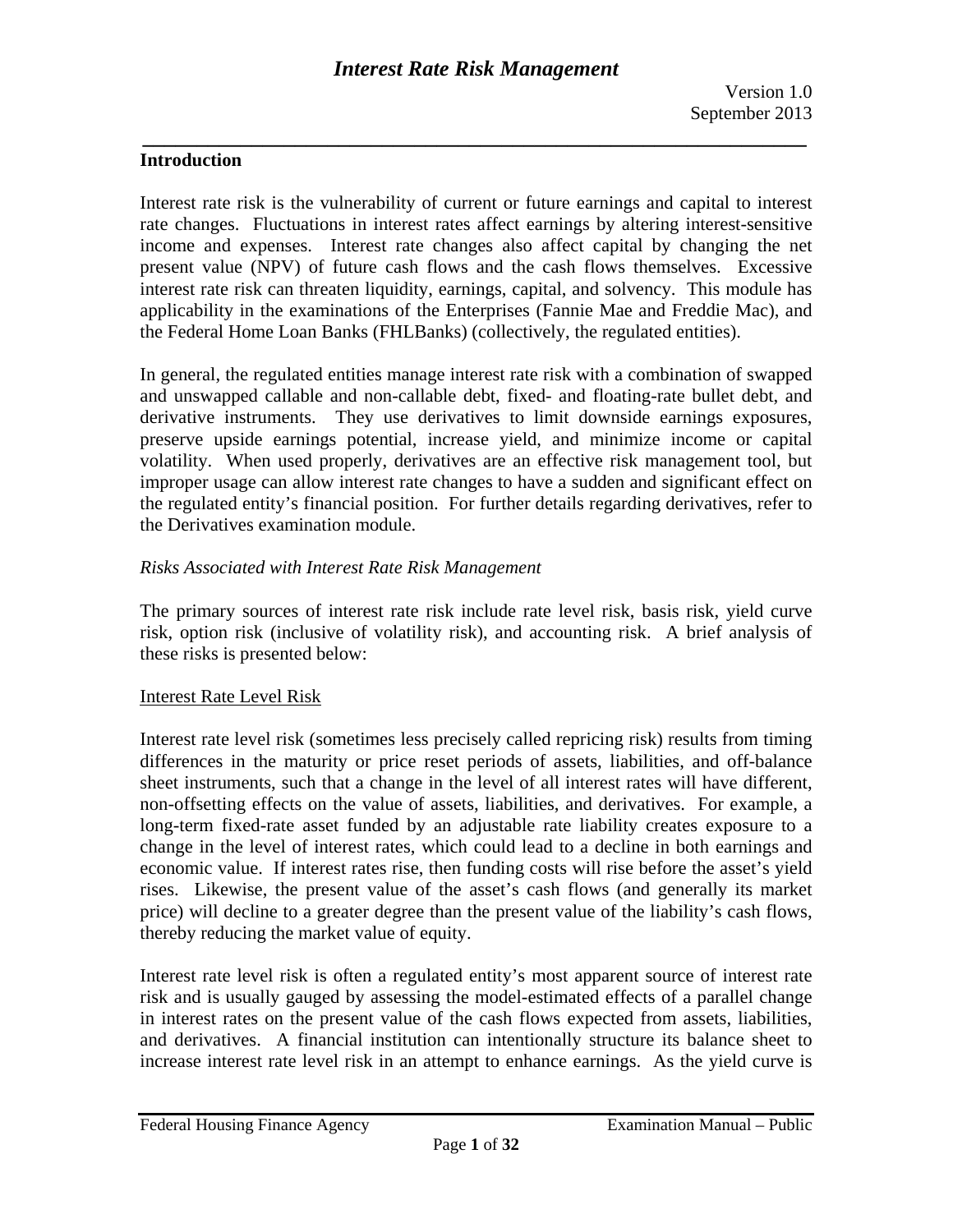Version 1.0 September 2013

*\_\_\_\_\_\_\_\_\_\_\_\_\_\_\_\_\_\_\_\_\_\_\_\_\_\_\_\_\_\_\_\_\_\_\_\_\_\_\_\_\_\_\_\_\_\_\_\_\_\_\_\_\_\_\_\_\_\_\_\_\_*  generally upward-sloping with long-term rates higher than short-term rates, a financial institution can often earn a positive spread by funding long-term assets with short-term liabilities. These earnings, however, are vulnerable to cost of funds increases if the level of interest rates rise.

induced to take on increased interest rate risk by extending maturities to improve yield. An institution with exposure to interest rate level risk will often, but not always, see the effects of changes in the level of interest rates reflected in current earnings. If the maturity and rate-reset imbalances are at longer horizons (e.g. five-year assets funded by two-year liabilities) changes in interest rates will not affect future earnings until the shorter maturity instruments mature and need to be replaced (e.g. two years in the example). An institution that focuses only on short-term maturity imbalances may be The potential for maturity or rate-reset imbalances at more distant dates is one reason that measuring the effects of changing interest rates on the present value of an institution's positions is essential in measuring interest rate risk. When evaluating interest rate level risk, the board of directors and management must consider long-term maturity or ratereset imbalances as well as near-term imbalances. Failure to measure and manage material long-term maturity imbalances can leave future earnings significantly exposed to interest rate movements. Financial models that estimate the effects of parallel changes in interest rates on market value and earnings projections for an institution's entire portfolio are the most widely used technique for assessing, monitoring, and managing interest rate level risk and interest rate risk more generally, though some institutions may still use maturity gap reports.

As mentioned in the preceding paragraph, the potential for imbalances at both short and long horizons makes the consideration of the sensitivity of near-term earning to changes in interest rates an inadequate tool for assessing exposure to interest rate level risk. Several market or present value-based tools are available to help address this concern. The standard market value-based tool kit includes measuring the sensitivity of market value to various parallel interest rate shocks (effective duration and convexity measures are calculated based on the results of such sensitivities). These risk metrics assess how much the present value (generally termed market value in common practice) of some or all of the institution's instruments changes if all interest rates, at every term point, change by the same amount (e.g., 50 basis points).

# Basis Risk

Basis risk arises from imperfect correlation in the adjustment of the rates earned and paid on different instruments that are linked to different interest rate indices. When interest rates change, the rate spread relationship between different indices may widen or narrow. This can produce unexpected changes in the cash flows and the earnings spread between assets and liabilities. For example, a strategy of funding a one-year loan that reprices monthly based on the one- month Treasury bill rate, with a one-year deposit that reprices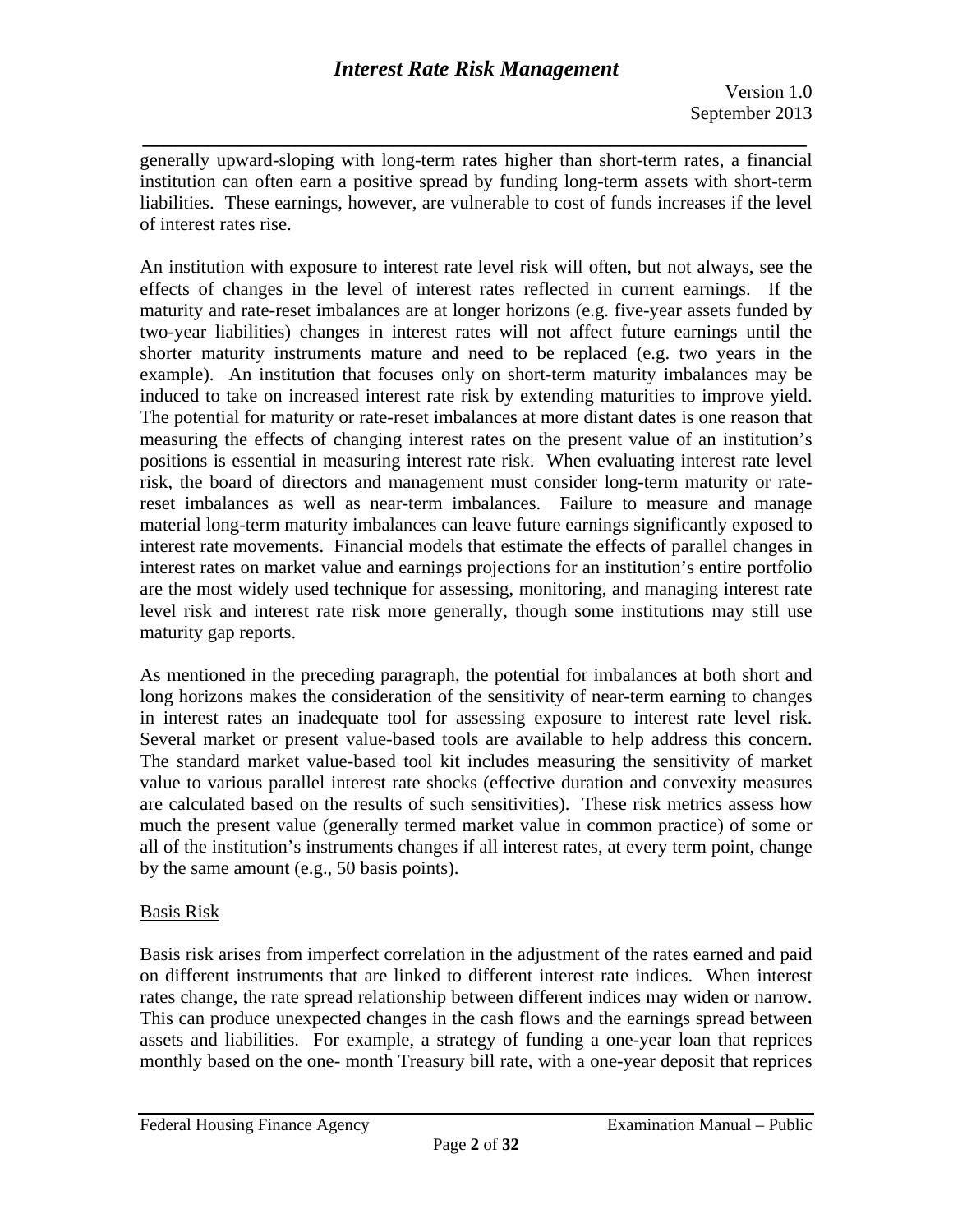*\_\_\_\_\_\_\_\_\_\_\_\_\_\_\_\_\_\_\_\_\_\_\_\_\_\_\_\_\_\_\_\_\_\_\_\_\_\_\_\_\_\_\_\_\_\_\_\_\_\_\_\_\_\_\_\_\_\_\_\_\_*  monthly based on the one-month London Interbank Offered Rate (LIBOR), exposes the institution to the risk that the spread between the two index rates may change unexpectedly.

Although historically the movement of the one-month Treasury bill rate and one-month LIBOR have been closely correlated, the two benchmark rates have not always moved in tandem, and spreads between them have fluctuated significantly. Unanticipated changes in the correlation between these two rates would affect a regulated entity's net interest margin through changes in the earned/paid spreads of instruments being repriced. This also affects the instrument's anticipated future cash flows, which in turn affects the regulated entity's underlying net economic value.

Certain pricing indices have a built-in lag feature such that the index will respond more slowly to interest rate changes. Such lags may either accentuate or moderate short-term interest rate exposure. One common lagging index is the 11th District Federal Home Loan Bank Cost of Funds Index (COFI) that is sometimes used in residential adjustable rate mortgages. The COFI, which is based upon the monthly average interest costs of liabilities for thrifts in the 11th District, comprising California, Arizona, and Nevada, is a composite index containing both short- and long-term liabilities. Because current market interest rates will not be reflected in the index until the long-term liabilities have been repriced, the index generally will lag market interest rate movements.

# Yield Curve Risk

Yield curve risk results from changing rate relationships between different maturities of the same index that could have an adverse effect on the institution's income and economic value. For example, a 30-year Treasury bond's yield may change by 200 basis points, but a three-year Treasury note's yield may change by only 50 basis points during the same period.

The relationships change when the yield curve shape for a given market flattens, steepens, or becomes negatively sloped or inverted during an interest rate cycle. Yield curve variation can accentuate the risk of a bondholder's position by amplifying the effect of maturity or repricing mismatches.

Certain types of structured notes can be particularly vulnerable to yield curve shape changes. For example, the performance of dual index notes is directly linked to basis and yield curve relationships. These bonds have coupon rates that are determined by the difference between market indices, such as the constant-maturity Treasury rate (CMT) and LIBOR. An example would be a coupon rate based on the following formula: 10 year CMT plus 300 basis points less three-month LIBOR. Since the coupon adjusts as interest rates change, the bondholder may incorrectly assume that it will always benefit if interest rates increase. If, however, the three-month LIBOR increase exceeds the 10-year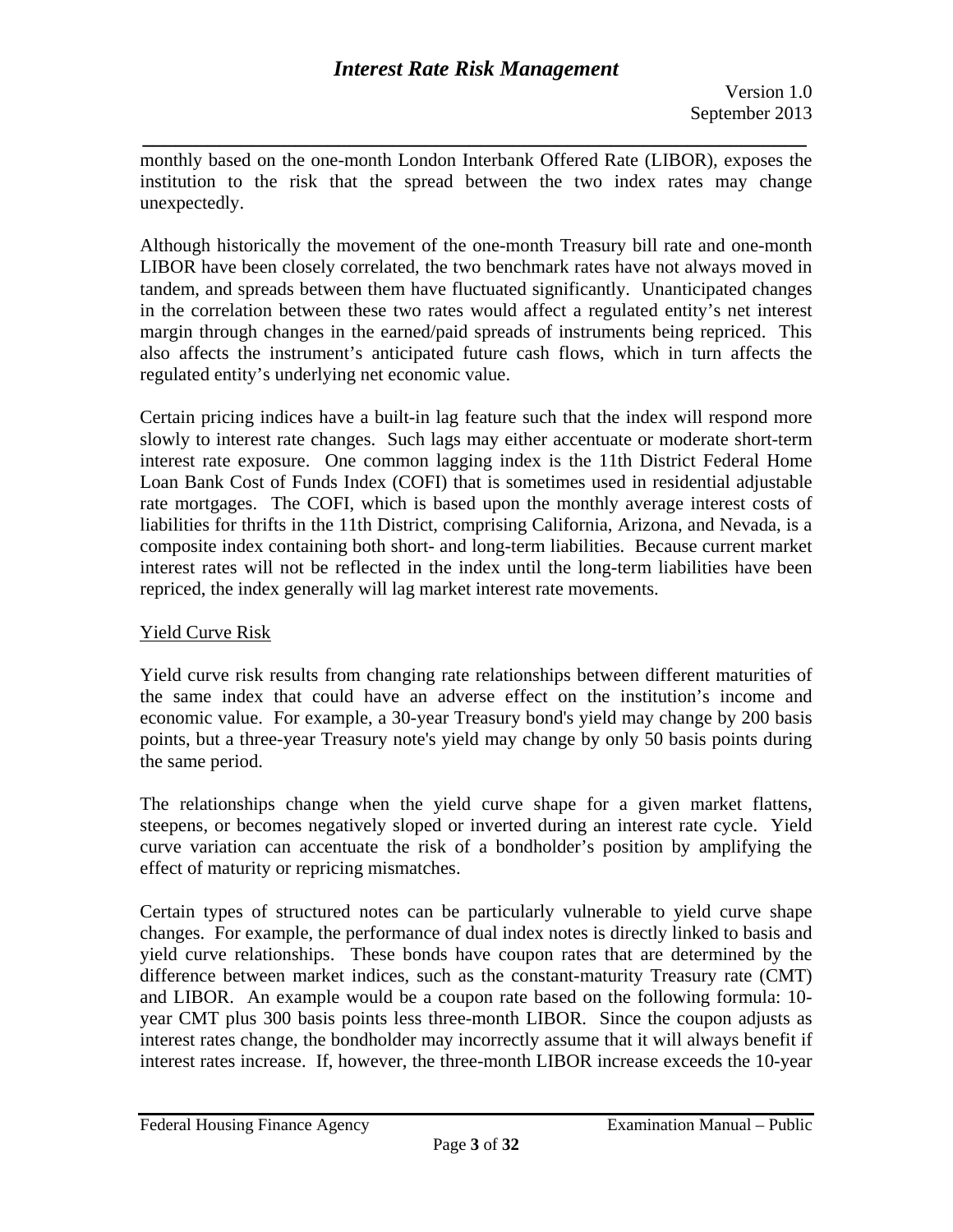*\_\_\_\_\_\_\_\_\_\_\_\_\_\_\_\_\_\_\_\_\_\_\_\_\_\_\_\_\_\_\_\_\_\_\_\_\_\_\_\_\_\_\_\_\_\_\_\_\_\_\_\_\_\_\_\_\_\_\_\_\_*  CMT increase, the coupon will fall, even if both LIBOR and Treasury rates are increasing. Regulated entities holding these types of instruments should evaluate how their performance may vary under different yield curve shapes.

Flat or inverted yield curves have historically been associated with narrowing net interest margins and lower earnings. Whether the yield curve shape is positive, flat, or negative, regulated entities can appropriately limit risk with strategies designed to cope with the uncertainty of changing interest rates.

One tool for measuring yield curve risk is the key rate duration (KRD). Parallel rate shocks, which shift the entire yield curve by the same amount, will not identify exposures to changes in rates at particular points on the curve. For example, a financial institution could lose market value if short-term rates increased and gain market value if long-term rates increased. A parallel rate shock could then indicate little change in aggregate market value. The KRD measure considers the sensitivity of market values to changes in all relevant rates at a particular term point. A positive KRD implies that a positive rate shock will reduce market value of equity (MVE), and a negative rate shock will increase MVE. A negative KRD has the opposite implications. Roughly speaking, a KRD of five years at the three-year term point, for example, implies that a one-percent positive shock to the three-year rate would result in a five-percent decrease in MVE. An alternative to KRD is to measure the sensitivity of market value to a wide variety of slopes and twists in the yield curve. Sophisticated financial institutions should use both KRD and a wide variety of changes in yield curve shape to measure their exposures to yield curve risk.

# Option Risk

penalties. Interest rate risk also arises from stand-alone options or options embedded in financial instruments. An option provides the holder the right, but not the obligation, to buy (call option), sell (put option), or in some manner alter an instrument or financial contract's cash flows at a specified price (strike price) over a stated period. The option's seller or writer, has an obligation to perform if the option holder exercises the option. Examples of stand-alone instruments include exchange-traded options and over-the-counter (OTC) option contracts. Option-embedded instruments include bonds and notes with call or put provisions, loans that give borrowers the right to prepay balances such as mortgages, adjustable rate loans with interest rate caps or floors, and various types of non-maturity deposits which give depositors the right to withdraw funds at any time, often without any

Option features can adversely affect earnings by reducing asset yields or increasing funding costs, and may reduce the expected cash flow's NPV. For instance, assume that a newly issued 30-year callable bond was purchased that pays a 10 percent coupon. If market rates decline to eight percent, the bond's issuer will likely call the bond because new debt will be less costly. At call, the issuer effectively repurchases the bond. As a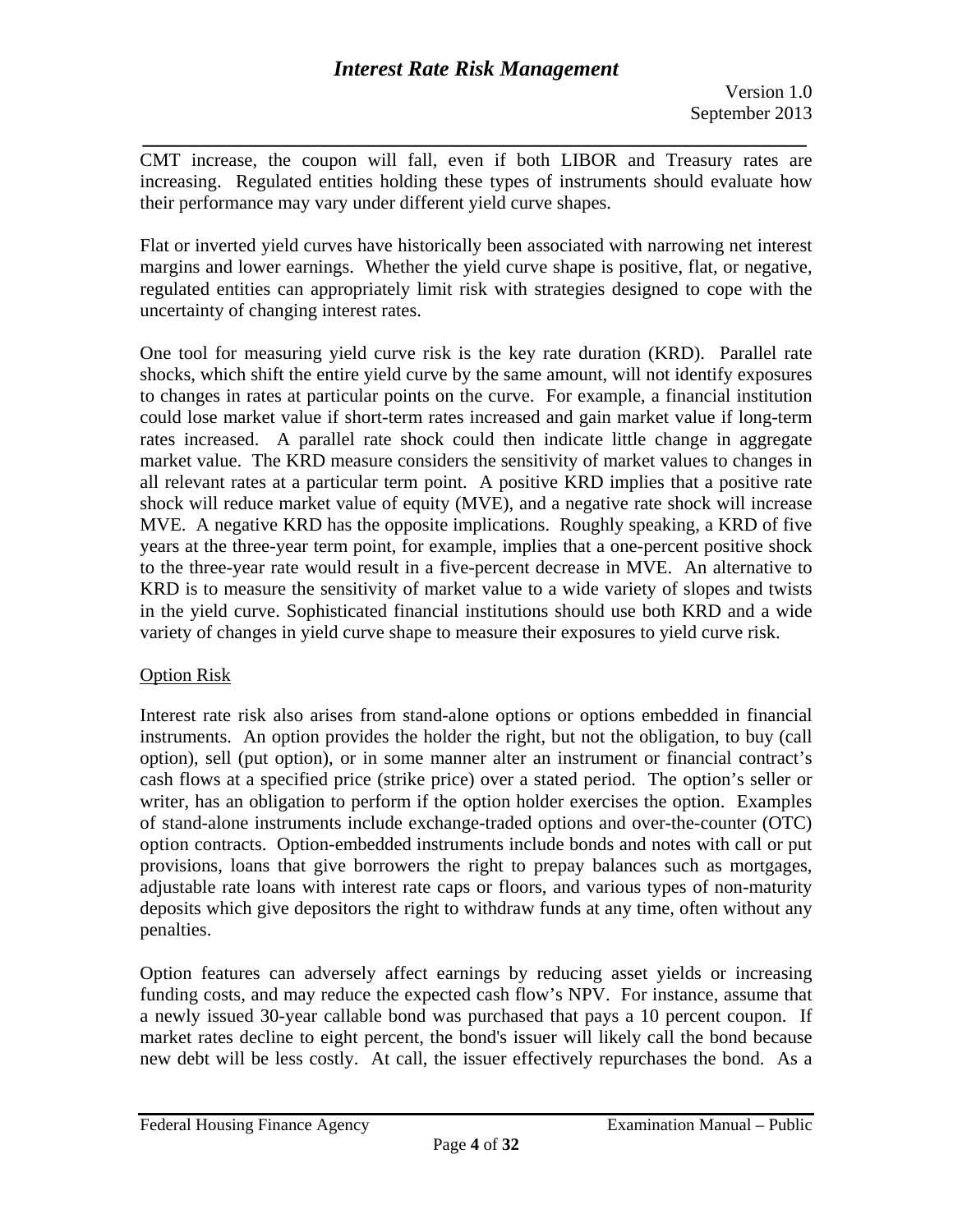*\_\_\_\_\_\_\_\_\_\_\_\_\_\_\_\_\_\_\_\_\_\_\_\_\_\_\_\_\_\_\_\_\_\_\_\_\_\_\_\_\_\_\_\_\_\_\_\_\_\_\_\_\_\_\_\_\_\_\_\_\_*  result, the bondholder will not receive the originally expected 10 percent coupon cash flow for 30 years. Instead, the bondholder must invest that principal at the new, lower market rate.

The asymmetrical payoff characteristics of instruments with option features can pose significant risk if not adequately managed, particularly to those who sell them, since the options held, both explicit and embedded, are generally exercised to the holder's advantage. An option holder's downside risk is limited to the premium or amount paid for the option, but upside reward is unlimited. The option seller typically has unlimited downside risk because the option holder usually exercises the option at a disadvantageous time for the option seller. If the option holder does not exercise the option, the option seller's upside reward is limited to the premium amount.

If a regulated entity writes or sells options, the amount of earnings or market value that a regulated entity may lose from an unfavorable interest rate movement may exceed the amount that may be gained if rates move in a favorable direction. As a result, the regulated entity may have more downside exposure than upside reward.

Some regulated entities may buy and sell options on a stand-alone basis. The option has an explicit price at which it is bought or sold and might or might not be linked with another product on the regulated entity's balance sheet. An institution does not have to buy and sell explicitly priced options to incur option risk, because options are embedded in certain assets, liabilities, and derivative instruments (i.e., swaptions).

Prepayment options are the regulated entities' most prevalent type of embedded options. The regulated entities assume significant interest rate risk when funding residential mortgages assets because the borrowers are able to prepay their mortgage loans at any time and in most cases without penalty. A prepayment option is equivalent to having written a call option to the customer. Consequently, the regulated entities face the risk that when mortgage interest rates drop they will receive principal payments earlier than anticipated and be left to invest that principal at lower yields. Conversely, when rates rise, customers are likely to keep their mortgages, making it difficult to shorten asset maturities just when shortening them would be preferable.

Since prepayments accelerate when interest rates drop and slow down when interest rates rise, mortgage assets are said to have "negative convexity." Convexity is a measure of how much a financial instrument's duration changes as interest rates change. In other words, the speed of price increase for mortgage assets declines as interest rates fall, depending on the underlying coupon(s) and the level of current market rates. As interest rates rise, prepayments tend to slow, creating extension risk.

Products containing interest rate caps or floors are other sources of option risk. For instance, the FHLBanks offer advances with embedded caps and floors. An advance cap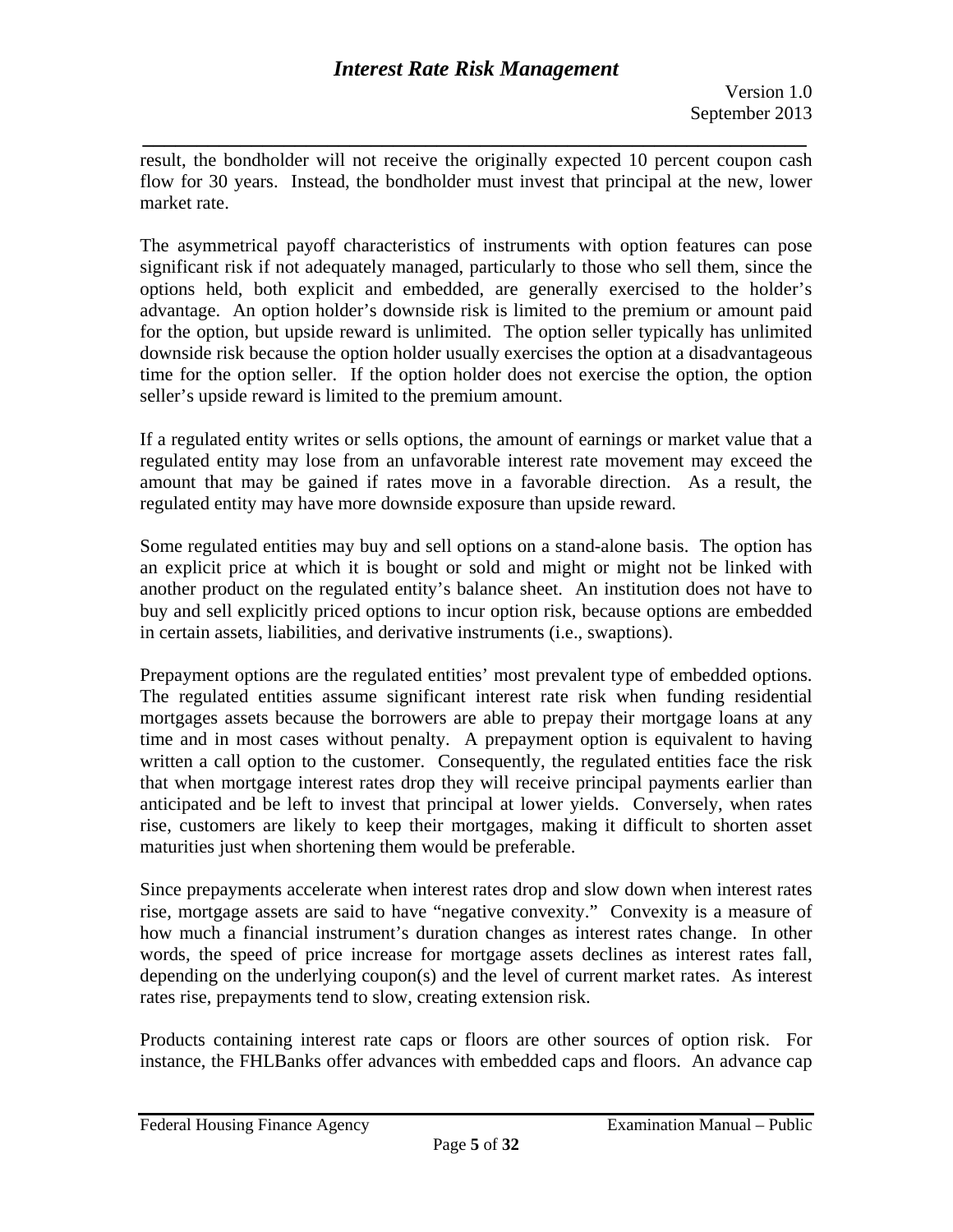*\_\_\_\_\_\_\_\_\_\_\_\_\_\_\_\_\_\_\_\_\_\_\_\_\_\_\_\_\_\_\_\_\_\_\_\_\_\_\_\_\_\_\_\_\_\_\_\_\_\_\_\_\_\_\_\_\_\_\_\_\_*  is like selling a put option on a fixed income security, and a floor is like owning a call. The cap or floor interest rate is the strike price. When market interest rates exceed the cap rate, the borrower's option is "in-the-money" because the borrower is paying a below market interest rate. Conversely, when market interest rates decline below the floor, the FHLBank's option is in-the-money because the advance rate is above the market rate.

Option risk results when the cash flow timing or amount is altered due to interest rate changes. This risk can adversely affect earnings by reducing asset yields or increasing funding costs, and it could reduce the expected cash flow's present value and thus, the regulated entity's economic value. For example, historically, rapid and sustained interest rate declines typically result in unprecedented prepayment speeds. The regulated entities that funded mortgage assets with callable debt endured earnings declines because most of the callable debt had specific lockout periods that prevented them from responding to prepayments in a timely manner. Consequently, net interest spreads were compressed because they retained higher priced debt and had to redeploy the prepayment proceeds in lower-yielding assets.

In addition to interest rate movements, changes in the expected volatility of interest rates changes can cause option values to change. If market participants expect increased rate volatility, options become more valuable. Changes in expected (or implied) volatility will, therefore, affect the market values of financial instruments with embedded options such as mortgage-related securities and callable bonds. A mortgage asset will tend to fall in value when implied volatility rises (the asset owner is "short" the option, the value of which rises when implied volatility rises) and rise when implied volatility falls. A callable liability, in contrast, will tend to rise in value when volatility rises (the issuer of the liability is "long" the option) and fall in value when implied volatility falls.

# GAAP Accounting Risk

Accounting risk results from changes in the value of marked-to-market financial instruments that occur when interest rates fluctuate. For example, trading portfolios and held-for-sale loan portfolios contain accounting risk. Since these assets are marked-tomarket, any value loss must be reflected in current earnings or the capital account in accordance with U.S. generally accepted accounting principles (GAAP). While some derivatives can offset these price changes, earnings and capital may still fluctuate because associated derivatives do not meet certain GAAP requirements. Accounting risk also arises from "mark-to-model" estimates for instruments that either do not trade in the market or do not have any liquid proxies in the marketplace from which to infer a reasonable price.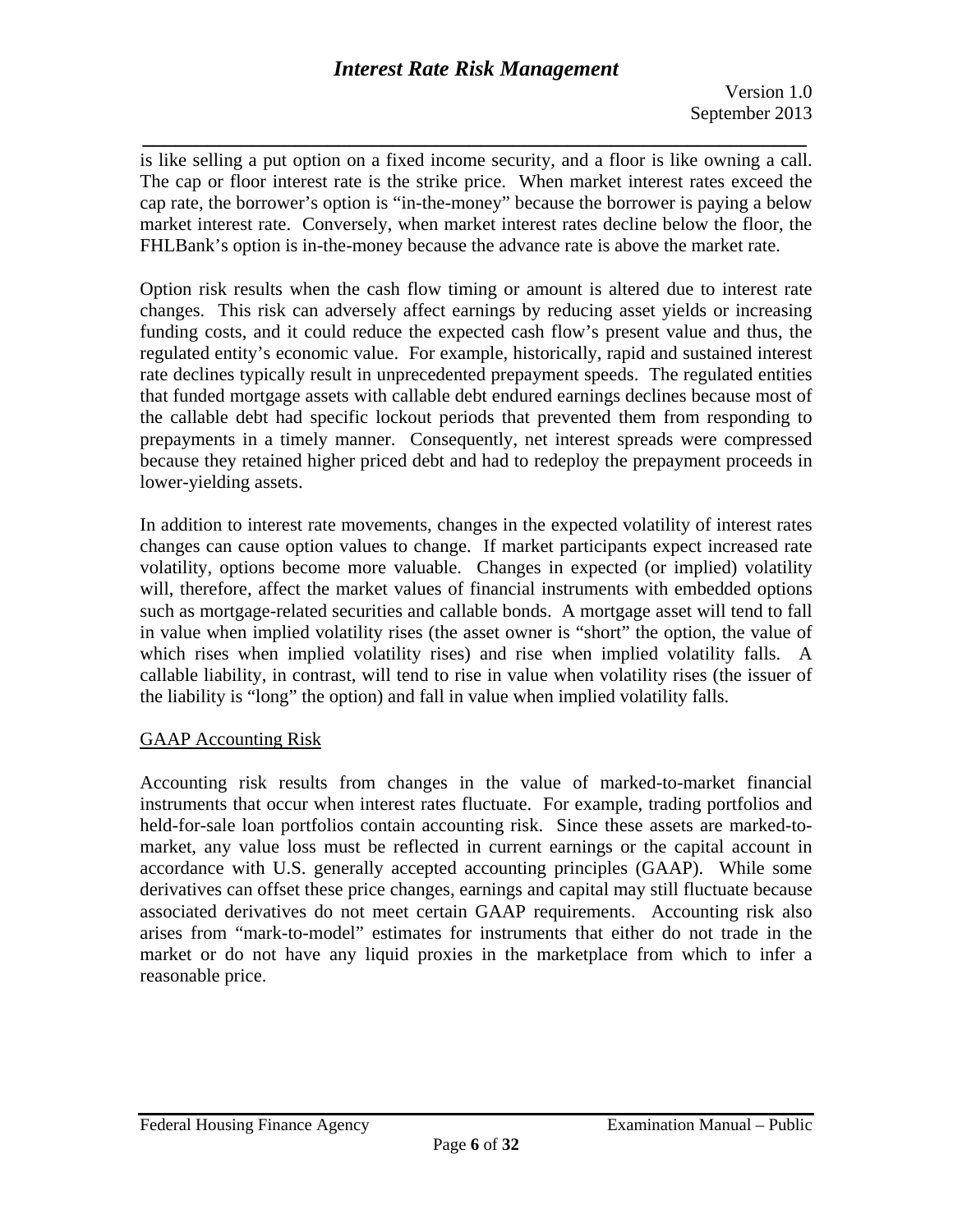## *Interest Rate Risk Measurement and Management*

 Interest rate risk is generally managed with respect to an institution's earnings and economic capital. In assessing a regulated entity's exposure to interest rate risk, an examiner should assess the effect of interest rate changes on both earnings and the economic value of the entity (synonymous with the term "market value of equity").

### Earnings Perspective

The earnings perspective considers the effect of interest rate changes on reported earnings. Typically the analysis focuses on the risk to near-term earnings over a relatively short-term horizon such as the next one or two years. Interest rate fluctuations generally influence reported earnings through changes in net interest income, but can also affect non-interest income. FHLBank prepayment penalty fees and the Enterprises' guarantee fees from asset securitization programs are examples of non–interest income that can be highly sensitive to interest rate changes. Income will vary because of differences in the timing of accrual changes (repricing risk), changing interest rate and yield curve relationships (basis and yield curve risks), and options positions. When interest rates change, a regulated entity's volume and mix of balance sheet products might also change. Market value declines of certain instruments may diminish near-term earnings when accounting rules require charging such declines directly to current income.

Evaluating interest rate risk solely from an earnings perspective is insufficient because most earnings-at-risk models project earnings over a short-term horizon. As a result, the potential effects of interest rate changes on earnings beyond the forecast horizon are not projected. Regulated entities should routinely conduct income sensitivity analysis forecasts in base case and interest rate shock scenarios, including changes in the level of interest rates and the yield curve slope.

# Economic Perspective

Market interest rate changes also affect the value of assets, liabilities, and off-balance sheet instruments and, thus, have a direct effect on the MVE, which is a barometer of future financial performance. The economic value of any financial instrument equals the present value of its future cash flows. By extension, a regulated entity's MVE can be viewed as the present value of the assets' expected cash flows minus the present value of the liabilities' expected cash flows plus or minus the present value of the off-balance sheet instruments' expected cash flows (i.e., stand-alone caps or floors). One can estimate the sensitivity of interest rate changes to a regulated entity's MVE by estimating changes in the present value of assets, liabilities, and off-balance sheet instruments under a range of different interest rate scenarios.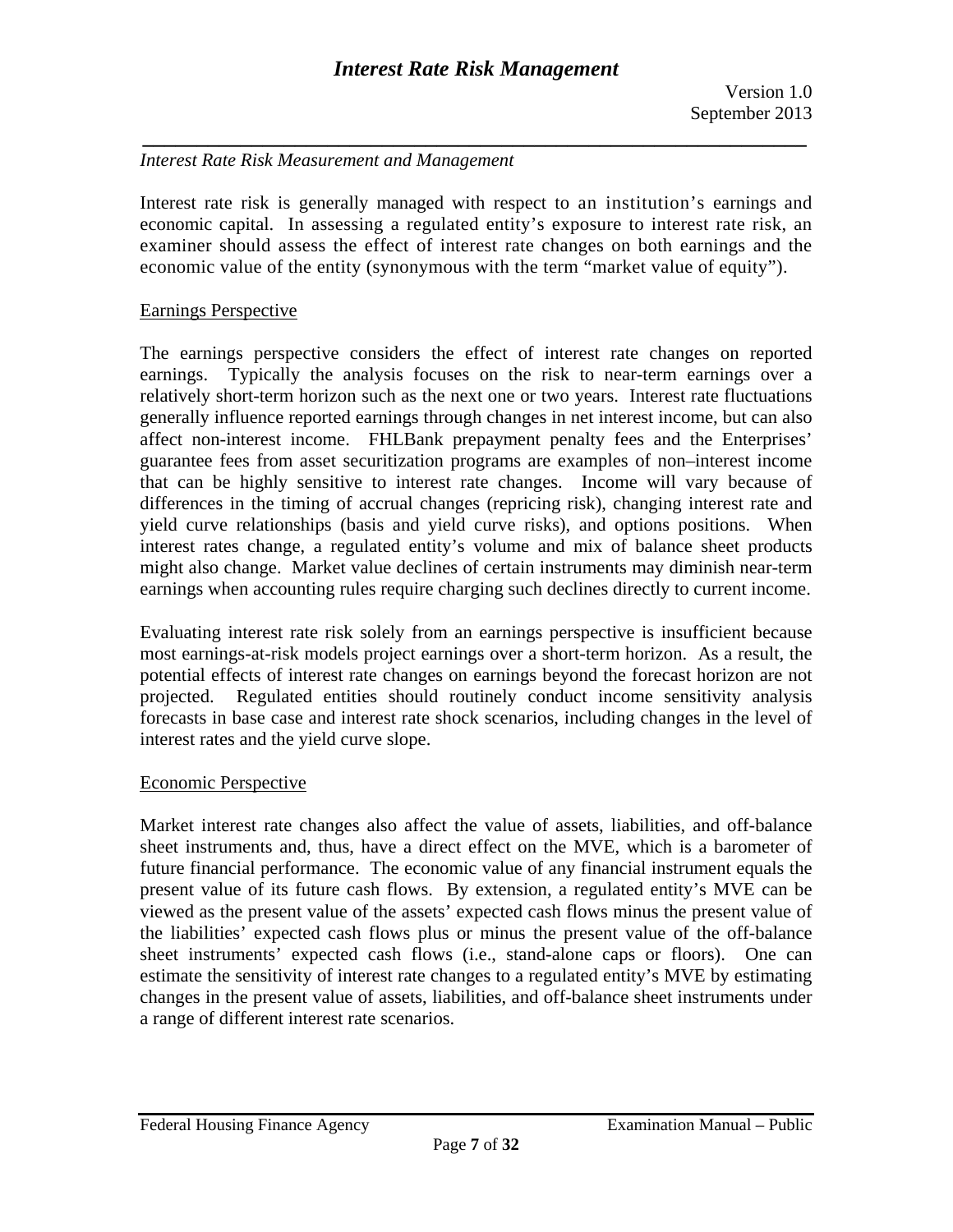*\_\_\_\_\_\_\_\_\_\_\_\_\_\_\_\_\_\_\_\_\_\_\_\_\_\_\_\_\_\_\_\_\_\_\_\_\_\_\_\_\_\_\_\_\_\_\_\_\_\_\_\_\_\_\_\_\_\_\_\_\_*  reflects one view of the regulated entity's ongoing worth and can often provide a basis Capturing the effect of interest rate changes on the value of all future cash flows provides a more comprehensive interest rate risk measurement than the earnings perspective. For example, income simulation may not discern the effect of interest rate changes for instruments linked to pricing and cash flow options, such as mortgage-backed securities and FHLBank advances with embedded interest rate caps. The economic perspective for assessing past management decisions in light of current circumstances. Moreover, this approach can offer comprehensive insights into the potential future direction of earnings performance since MVE changes reflect changes in the present value of future earnings arising from its current holdings. Further, an economic value analysis facilitates risk/reward analysis because it provides a common benchmark, present value, for evaluating instruments with different maturities and cash flow characteristics.

Accepting some interest rate risk is a normal part of a financial institution's operations, but excessive interest rate risk can threaten earnings, capital, liquidity, and solvency. Interest rate risk management decisions should take into account the risk/reward tradeoff of interest rate risk positions. Management should compare the potential risk of an interest rate risk position or strategy under adverse rate movements against the potential reward of favorable rate movements.

derivative prices do not always move in tandem. Derivatives can be used to achieve any or all of the following objectives: limit downside earnings exposures, preserve upside earnings potential, increase yield, and minimize income or capital volatility. In the case of some FHLBanks, derivatives effectively convert large portions of both sides of the balance sheet to floating rate as a way of limiting interest rate risk. A regulated entity using off-balance sheet derivatives to hedge or alter the on-balance sheet interest rate risk characteristics needs to consider how the derivatives' cash flows may change with interest rate movements and in relation to the positions being hedged or altered. Derivative strategies designed to hedge or offset the balance sheet risk position will typically use derivatives whose cash flow characteristics have a strong and offsetting correlation with the instrument or position being hedged. During the selection process, the relative liquidity and cost of various contracts should be considered in order to select the product that offers the best mix of correlation, liquidity, and relative cost. Even if there is a high degree of correlation between the derivative contract and the hedged position, there may still be residual basis risk because cash and

To measure interest rate risk, management must project future interest rate environments and measure the risk in these environments by determining how certain influences such as cash flows, market, and product interest rates, will act together to change prices and earnings. This step requires management to make assumptions about future events. For the risk measurement system to be reliable, these assumptions must be sound.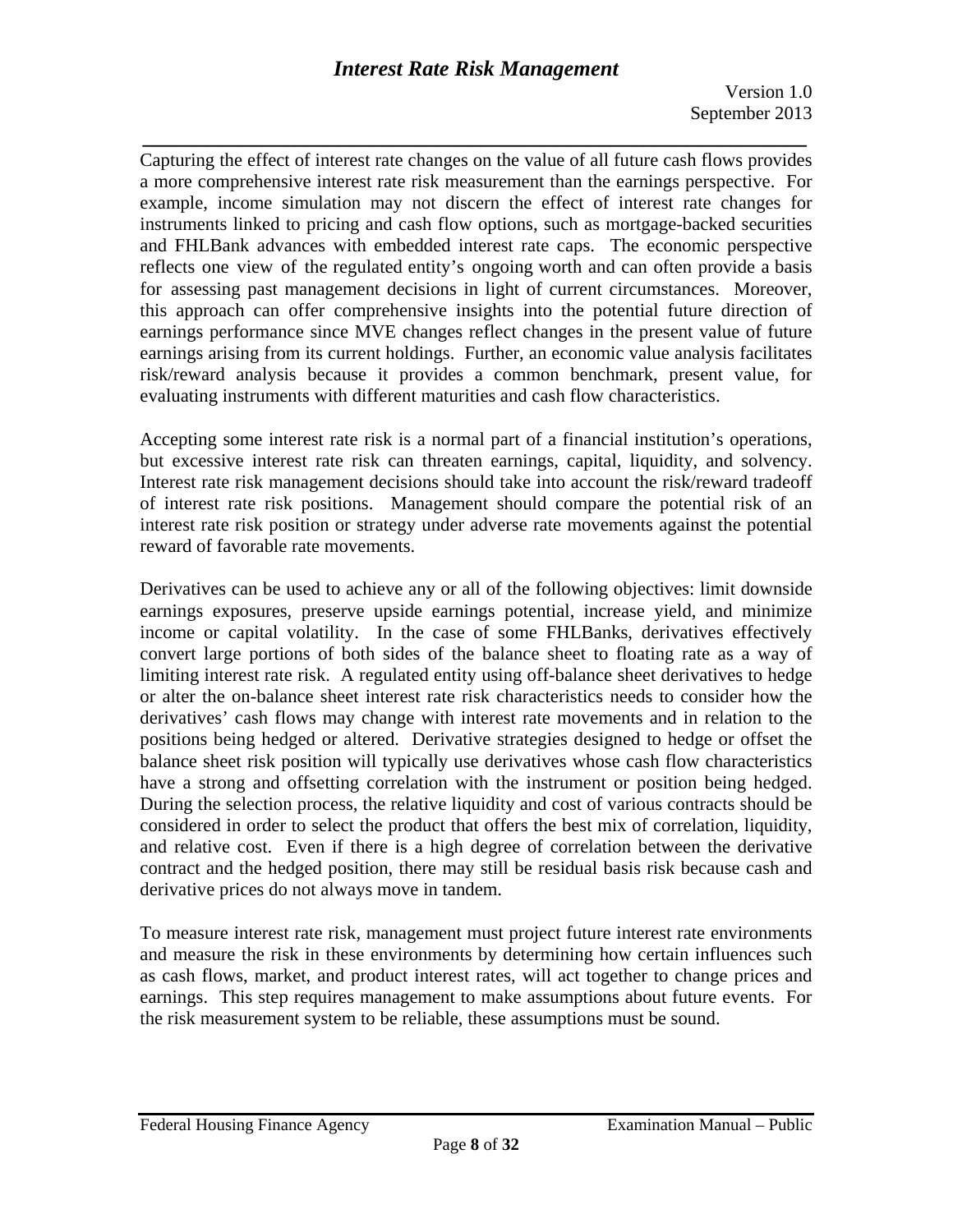*Specific Risk Controls Relating to the Interest Rate Risk Management Function* 

#### Risk Management Framework

In general, the regulated entities assume considerable interest rate risk due to their holdings of mortgages and mortgage-related securities. It is essential to have a strong control framework that regularly evaluates risk-taking activities by assessing risk levels and the adequacy of risk management processes. The risk oversight function also monitors the development and implementation of control policies and risk measurement systems. Requisites for a sound risk management framework include adequate board and senior management oversight and a comprehensive risk management function and process.

#### Board of Directors and Senior Management Oversight

Board and senior management oversight is the cornerstone of an effective risk management process. The board and senior management have the responsibility to understand the nature and magnitude of interest rate risk being taken. Successful risk management requires an informed board, capable management, and appropriate staffing.

For its part, a board of directors must:

- 1) Establish clear strategic direction and interest rate risk tolerance limits and identify the senior managers who have the authority and responsibility for managing this risk.
- 2) Maintain comprehensive and up-to-date policies and procedures. Polices should be reviewed and approved at least annually.
- 3) Monitor performance and overall interest rate risk profile, ensuring a prudent amount of interest rate risk is maintained, is supported by adequate capital, and complies with regulatory requirements and internal policy parameters.
- 4) Confirm the adherence to sound risk management principles that facilitate the identification, measurement, monitoring, and control of interest rate risk.
- 5) Provide adequate resources devoted to interest rate risk management. Effective risk management requires both technical and human resources.
- 6) Ensure sufficient independence of the risk management, monitoring, and control functions from the position-taking functions.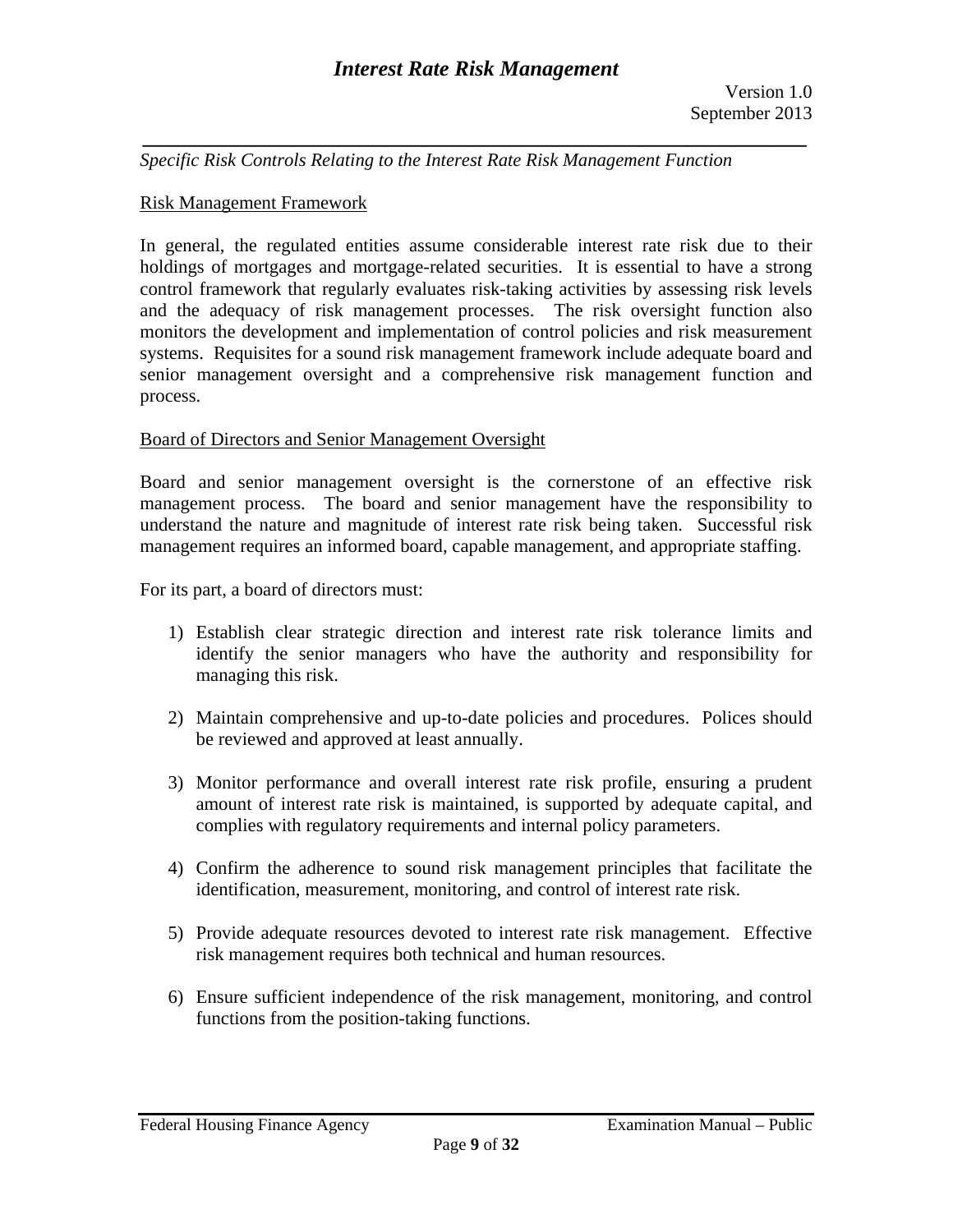- *\_\_\_\_\_\_\_\_\_\_\_\_\_\_\_\_\_\_\_\_\_\_\_\_\_\_\_\_\_\_\_\_\_\_\_\_\_\_\_\_\_\_\_\_\_\_\_\_\_\_\_\_\_\_\_\_\_\_\_\_\_*  7) Have directors with practical interest rate risk skills and experience due to the complexity of managing interest rate risk. Further, the board should receive ongoing interest rate risk related training in order to ensure the directors understand the regulated entity's interest rate risk exposure.
	- 8) Establish a system for ensuring corrective action is taken to address regulatory, internal/external audit, and consultant findings.

Senior management is responsible for managing interest rate risk. In that capacity, senior management should:

- 1) Develop and implement procedures and practices that translate the board's goals, objectives, and risk tolerances into operating standards that are well understood by personnel.
- 2) Ensure adherence to the lines of authority and responsibility that the board has established for measuring, managing, and reporting interest rate risk exposures.
- 3) Oversee the implementation and maintenance of management information and other systems that identify, measure, monitor, and control interest rate risk.
- 4) Establish effective interest rate risk internal controls.

The primary risk in managing interest rate risk is taking inappropriate risk positions relative to earnings and capital. This risk is compounded when the risk management function cannot identify the excessive risk or exercise timely risk mitigation. An inappropriate risk position may result from poor corporate governance, inadequate risk measurement and information systems, weak internal controls, or inexperienced staff. Below are a few specific examples that may contribute to excessive interest rate risk.

- 1) The board and management may not have established adequate guidance and proper risk tolerance limits and may not monitor and regularly review the extent and direction of risk.
- 2) The funding and hedging strategies may not be commensurate with the level and types of risks undertaken.
- 3) The risk assessment process and risk measurement systems may not be sufficiently robust to identify and effectively capture all material risks.
- 4) An independent risk management function may not have been established to administer the risk measurement, monitoring, and control activities. Risk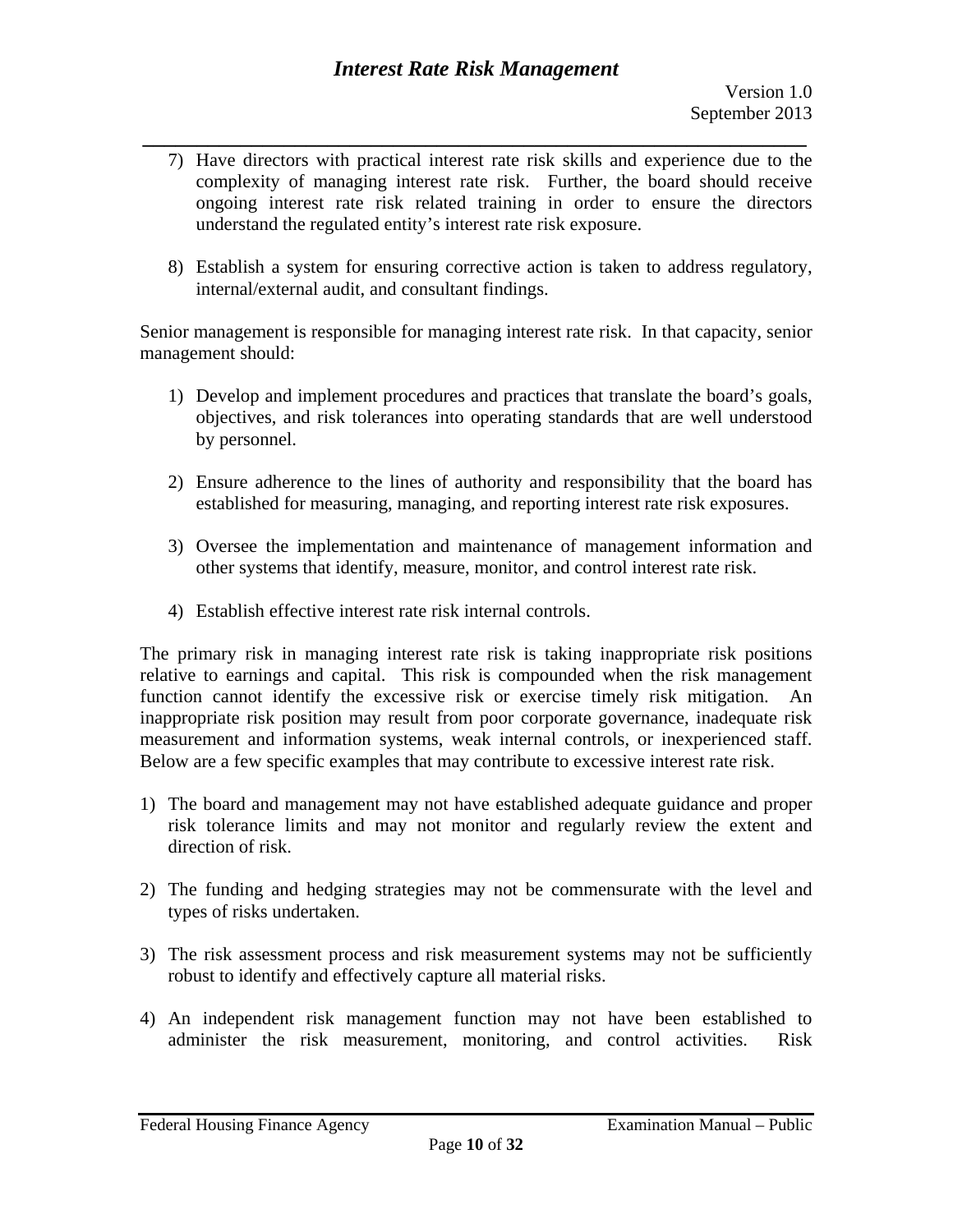*\_\_\_\_\_\_\_\_\_\_\_\_\_\_\_\_\_\_\_\_\_\_\_\_\_\_\_\_\_\_\_\_\_\_\_\_\_\_\_\_\_\_\_\_\_\_\_\_\_\_\_\_\_\_\_\_\_\_\_\_\_*  management reporting lines and risk-taking functions may be improperly and ambiguously defined.

- 5) Senior management may lack controls over traders due to inadequate oversight.
- 6) The regulated entity may have internal control deficiencies that allow traders to create undetected policy exceptions due to unsatisfactory automated and manual controls.
- 7) The internal audit function may not have the requisite knowledge and expertise and/or the audit scope, frequency, and testing may be inadequate.
- 8) Traders and risk management staff could have insufficient experience and skills.
- 9) The new product development process may not be satisfactorily robust to identify and assess all material risks of new products *before* the products are rolled out.

Effective control of interest rate risk requires a comprehensive risk management process that ensures the timely identification, measurement, monitoring, and control of risk. Interest rate risk management policies and procedures should establish:

- 1) *Interest rate risk management strategy -* A regulated entity should have a welldefined strategy for managing its interest rate exposure. The strategy should provide an outline of approved interest rate risk management techniques and identify whether its principal objective is to manage its interest rate risk exposure with respect to earnings, or market value, or some combination thereof. The interest rate risk strategy should be approved by the board and included in a formal interest rate risk policy.
- 2) *Responsibility and authority* **-** Appropriate management must identify the potential interest rate risk arising from new or existing products or activities; establish and maintain an interest rate risk measurement system; formulate and execute strategies; and authorize policy exceptions.
- 3) *An interest rate risk measurement system* **-** The risk measurement system should be able to identify, quantify, and capture all material activities and products that increase the institution's interest rate risk exposure. Further, the system should be capable of measuring all significant market risk exposures under current and various alternative scenarios, including stress scenarios to provide information on the kinds of conditions under which its strategies and positions would be most vulnerable. The measurement system should be supported with adequate documentation and be validated at least annually.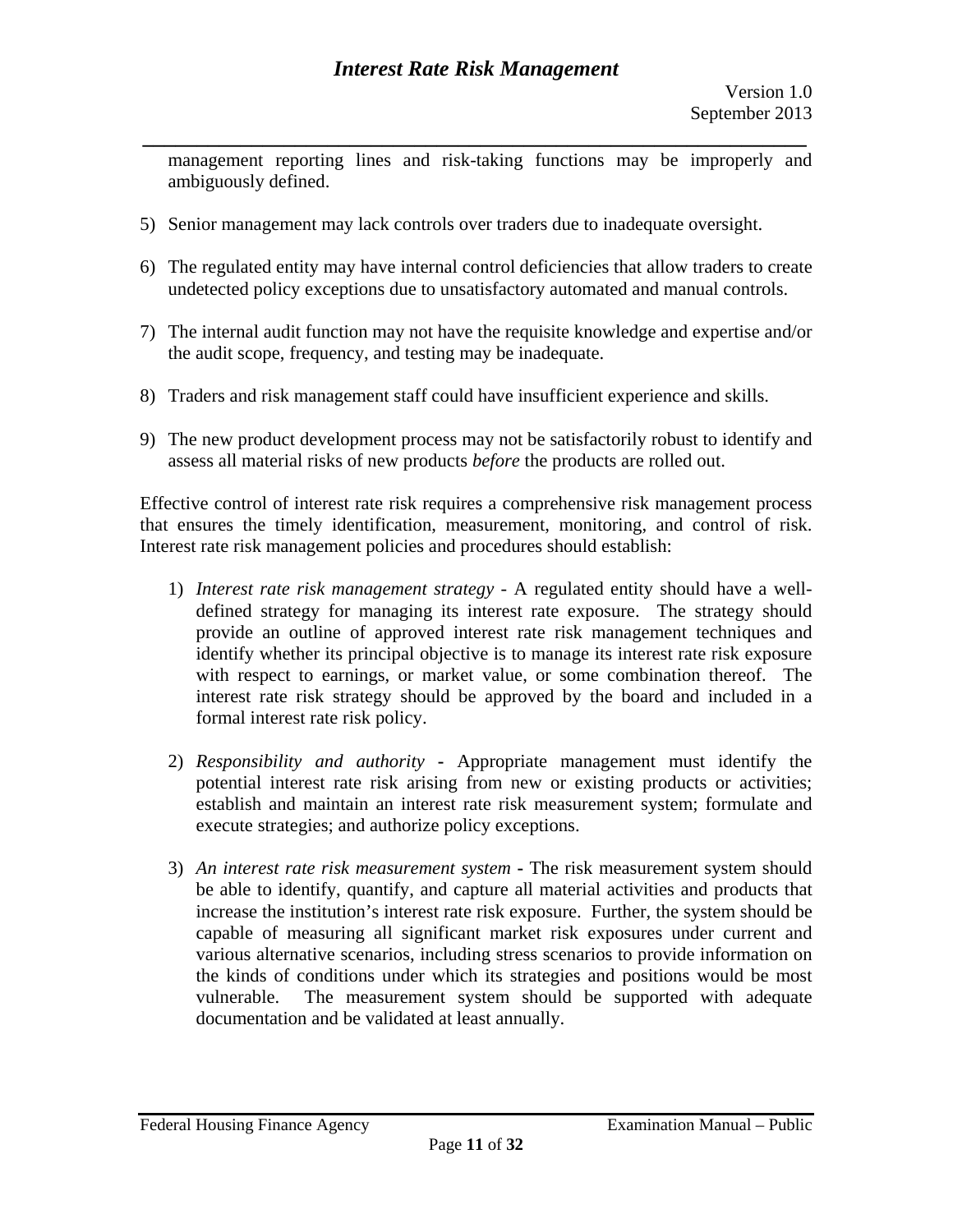- *\_\_\_\_\_\_\_\_\_\_\_\_\_\_\_\_\_\_\_\_\_\_\_\_\_\_\_\_\_\_\_\_\_\_\_\_\_\_\_\_\_\_\_\_\_\_\_\_\_\_\_\_\_\_\_\_\_\_\_\_\_*  4) *A system for monitoring and reporting risk exposures* **-** The board should receive interest rate risk profile reports at least monthly. Senior management should receive reports more frequently depending on the nature and magnitude of the risk. These reports should allow management and the board to fully understand the regulated entity's interest rate risk position. The reports should, at a minimum, show the level and trend of interest rate risk exposure and compliance with regulations and policy risk limits.
	- 5) *Risk limits and controls* **-** When determining risk exposure limits, the board and management should consider the nature of the business strategies and activities, past performance, the amount of earnings and capital available to absorb potential losses, and the board's risk tolerance. The risk limits should be designed to control aggregate or entity-wide interest rate risk exposures. Where appropriate, there should also be limits for individual business activities or units, portfolios, traders, and positions.
	- 6) *Independent Risk Management Function* There should be an independent risk management unit responsible for designing and administering the risk measurement, monitoring, and control functions. In general, the unit should be headed by an officer with responsibility for developing an effective risk management infrastructure which includes:
		- a) Maintaining a capable risk management staff;
		- b) Establishing risk management policies, procedures, and controls;
		- c) Reviewing and approving risk models;
		- d) Measuring and monitoring risk;
		- e) Monitoring and enforcing risk limits; and
		- f) Communicating risk management results to management and the board.
	- 7) *Risk Management Policies and Procedures* There should be comprehensive interest rate risk management policies and procedures that are current, relevant, comply with applicable regulations, and are consistent with the other policies and procedures for risk measurement, monitoring, reporting, and controls.
	- 8) *Internal control procedures* **-** Board and senior management oversight is critical to the internal control process. In addition to establishing clear lines of authority, responsibilities, and risk limits, management and the board should ensure that adequate resources are provided to support risk monitoring, audit, and control functions. The persons or units responsible for risk monitoring and control functions should be separate from the persons or units that create risk exposures. There should be sufficient safeguards in place to ensure that all trades are reported to management in a timely manner and are consistent with approved strategies.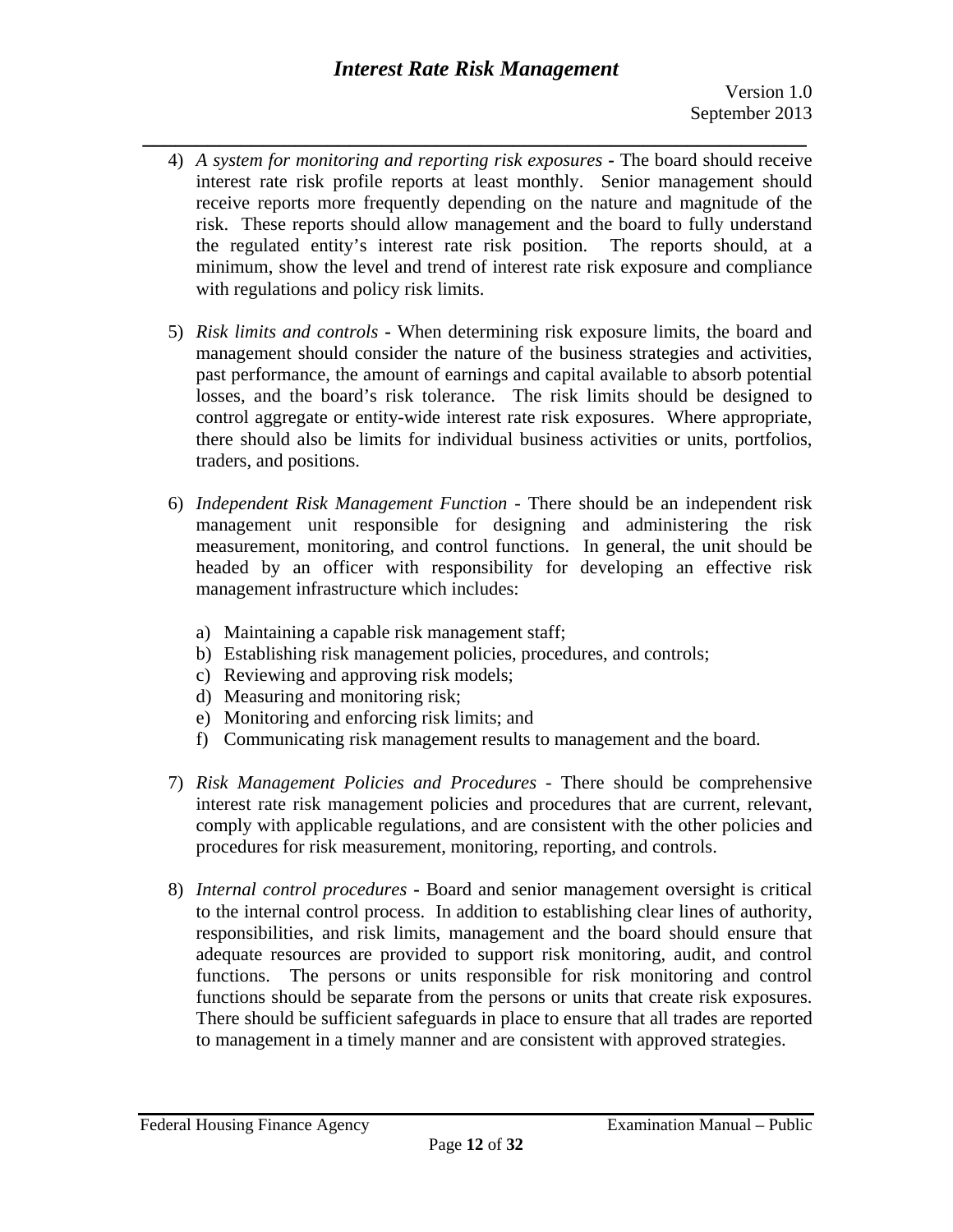9) *Internal Audit* - The internal audit function provides evaluations on the adequacy and effectiveness of the internal control structure. If the internal audit function does not have adequate technical expertise, independent testing should be outsourced to external auditors or consultants.

# **Regulatory Environment**

*1) Rules and Regulations of the predecessor Federal Housing Finance Board (Finance Board), which include the following parts and sections relevant to the FHLBank's interest rate risk management:* 

12 CFR part 917 – Powers and Responsibilities of Bank Boards of Directors and Senior Management. In particular, 12 CFR 917.3, Risk Management and 12 CFR 917.6, Internal Control System, are pertinent.

12 CFR part 932 – Federal Home Loan Bank Capital Requirements. In particular, 12 CFR 932.5 defines an FHLBank's market risk capital requirements.

# *2) Rules and Regulations of the predecessor Office of Federal Housing Enterprise Oversight (OFHEO), which include the following parts and sections relevant to the Enterprises' interest rate risk management:*

12 CFR part 1710 – Corporate Governance – addresses powers and responsibilities of the boards of directors for Fannie Mae and Freddie Mac.

12 CFR part 1720 –Safety and Soundness, requires the Enterprises to, among other things, establish and implement policies and procedures that allow for the effective identification, measurement, monitoring, and management of market risk, including policies and procedures to quantify and monitor interest rate risk and to model the effect of differing interest rate scenarios on financial condition and operations.

# *3) Rules and Regulations of the Federal Housing Finance Agency, which include the following parts and sections relevant to interest rate risk management:*

12 CFR part 1236 Prudential Management and Operations Standards (PMOS) Standard 1 (Internal Controls and Information Systems), Standard 4 (Management of Market Risk - Measurement Systems, Risk Limits, Stress Testing, and Monitoring and Reporting), and Standard 8 (Overall Risk Management Processes). Among other things, these standards highlight the need for the regulated entities to establish risk management practices that measure, monitor, and control market risk and to have appropriate market risk policies, procedures, controls, and systems.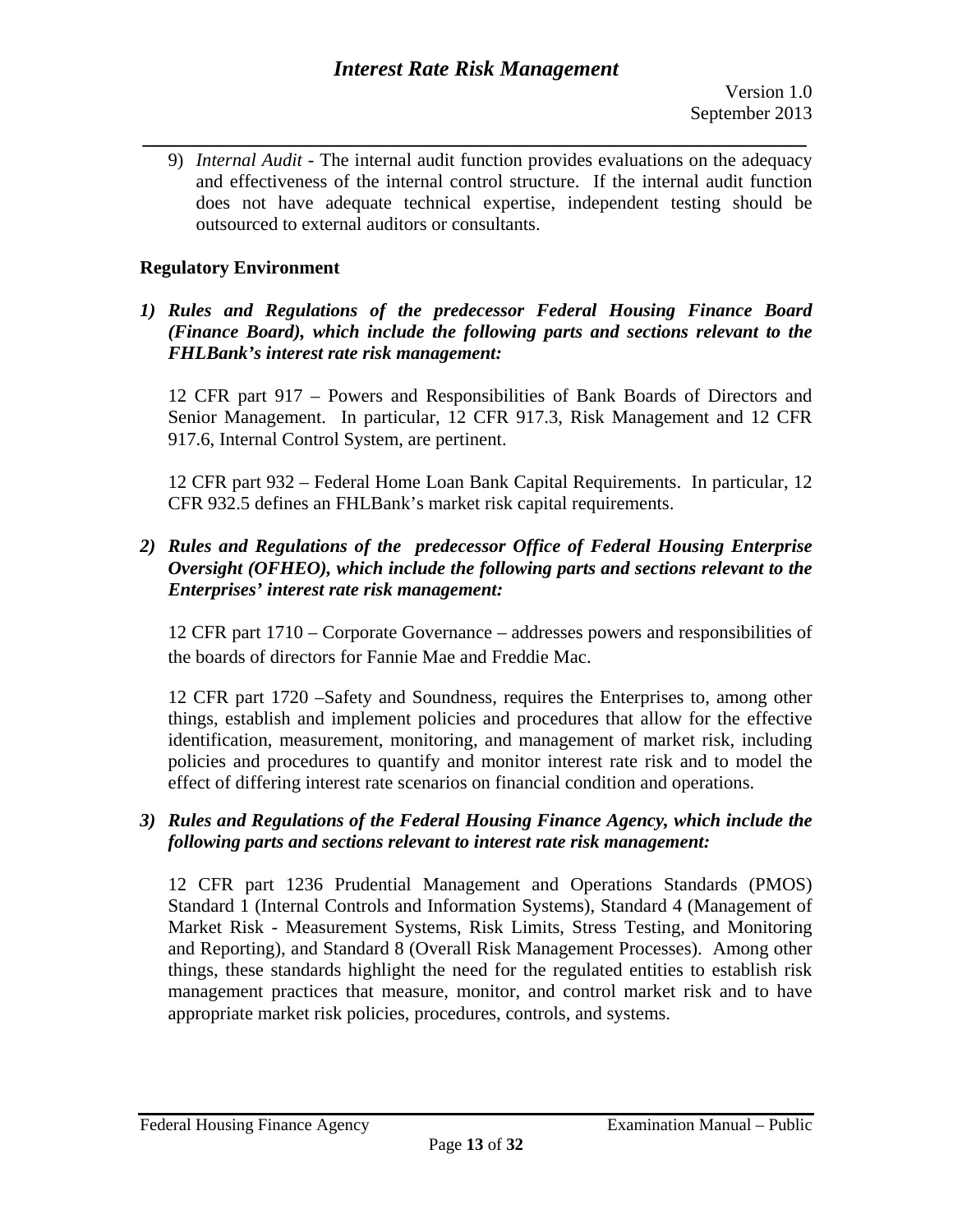### *4) Advisory Bulletins of the Federal Housing Finance Agency, and its predecessor, the Finance Board that provide guidance related to interest rate risk include the following:*

*\_\_\_\_\_\_\_\_\_\_\_\_\_\_\_\_\_\_\_\_\_\_\_\_\_\_\_\_\_\_\_\_\_\_\_\_\_\_\_\_\_\_\_\_\_\_\_\_\_\_\_\_\_\_\_\_\_\_\_\_\_* 

Advisory Bulletin 03-9 dated October 3, 2003 – Calculation of Duration of Equity (DOE) and DOE Limits in Low Interest Rate Environments and Related Reporting Requirements. Also refer to revised technical guidance memos issued on September 3, 2008 and November 12, 2009.

Advisory Bulletin 03-08 dated August 18, 2003 – Capital Management and Retained Earnings – provides guidance regarding capital management and retained earnings. Among other things, the Advisory Bulletin requires the board of directors of each FHLBank to maintain a formal retained earnings policy and to annually assess the adequacy of its retained earnings in the manner described therein.

Advisory Bulletin 04-5 dated September 29, 2004 – Interest Rate Risk Management – describes the Board's responsibility for establishing interest rate risk limits and policies, procedures and internal controls. It also covers risk measurement, monitoring, and reporting systems requirements and expectations pertaining to stress testing, and model validation/documentation/back testing.

Advisory Bulletin 05-05 dated May 18, 2005 – Risk Management Oversight – provides guidance on the risk management responsibilities of the FHLBank's board of directors, senior management, and risk management function.

Advisory Bulletin 05-06 dated June 10, 2005 – Changes to Internal Market Risk Models – provides guidance on the process through which an FHLBank may obtain approval to make changes to a previously approved internal market risk model.

Advisory Bulletin 09-03 dated December 15, 2009 – Validation and Documentation of Models and Related Controls on Internal Processes – provides guidance on model documentation and validation.

Advisory Bulletin 2012-03 dated December 19, 2012 – FHFA Examination Rating System – describes the FHFA examination rating system, known as CAMELSO (**C**apital, **A**sset Quality, **M**anagement, **E**arnings, **L**iquidity, **S**ensitivity to Market Risk, and **O**perational Risk). Among other things, AB 2012-03 provides guidance to examiners when rating a regulated entity's earnings and instructs them to determine the quantity, trend, sustainability, and quality of earnings.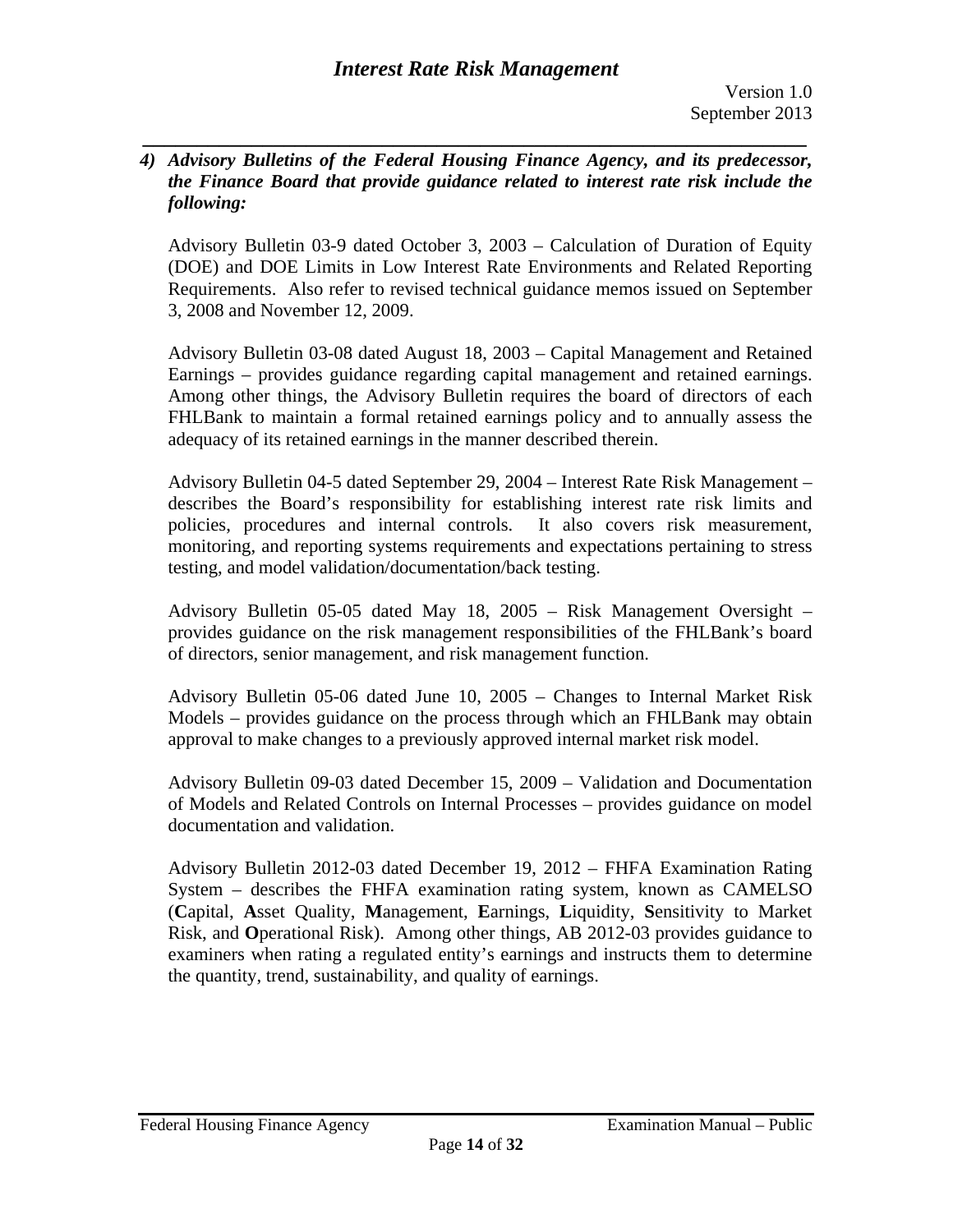# *5) OFHEO Policy Guidance that provides supervisory guidance related to interest rate risk includes the following:*

*\_\_\_\_\_\_\_\_\_\_\_\_\_\_\_\_\_\_\_\_\_\_\_\_\_\_\_\_\_\_\_\_\_\_\_\_\_\_\_\_\_\_\_\_\_\_\_\_\_\_\_\_\_\_\_\_\_\_\_\_\_* 

PG-00-001 dated December 19, 2000 – Minimum Safety and Soundness Requirements. Among other things, requires management of the Enterprises to establish and maintain an effective risk management framework, including reviewing such framework to monitor its effectiveness and take appropriate action to correct any weaknesses.

PG-06-001 dated November 8, 2006 – Examination for Corporate Governance. Sets forth examination guidance and standards relating to the corporate governance of the Enterprises.

PG-06-002 dated November 8, 2006 – Examination for Compensation Practices. Sets forth examination guidance and standards relating to the compensation programs of the Enterprises.

PG-06-003 dated November 8, 2006 – Examination for Accounting Practices. Sets forth examination guidance and standards relating to the accounting practices of the Enterprises.

# **Issues Specific to the Regulated Entities**

Regulated entities differ in the magnitude and degree of interest rate risk they are willing to assume. In general, the regulated entities should seek to minimize their interest rate risk exposure by closely matching their assets and liabilities' cash flows whenever possible, through either cash instruments or derivatives. However, in some instances regulated entities are willing to assume a greater extent of interest rate risk and could choose to take interest rate positions or to leave the positions open to capitalize on certain interest rate fluctuations. Assuming greater risk of any kind should be undertaken with appropriate analysis, including the effect on earnings and capital and the sufficiency of both.

To achieve a desired risk profile, an institution can alter its interest rate risk exposure by changing its balance sheet composition. Alternatively, it could use off-balance sheet derivatives to adjust its interest rate risk profile. Customarily, regulated entities establish strategies to substantially limit interest rate risk in certain business lines or asset classes.

*FHLBank Example:* The FHLBanks typically micro hedge a large advance with a derivative that has cash flows that mirror the advance. In funding fixed-rate advances, the FHLBanks frequently use interest rate swaps to convert fixed-rate callable consolidated obligations to floating-rate instruments that periodically reset to an index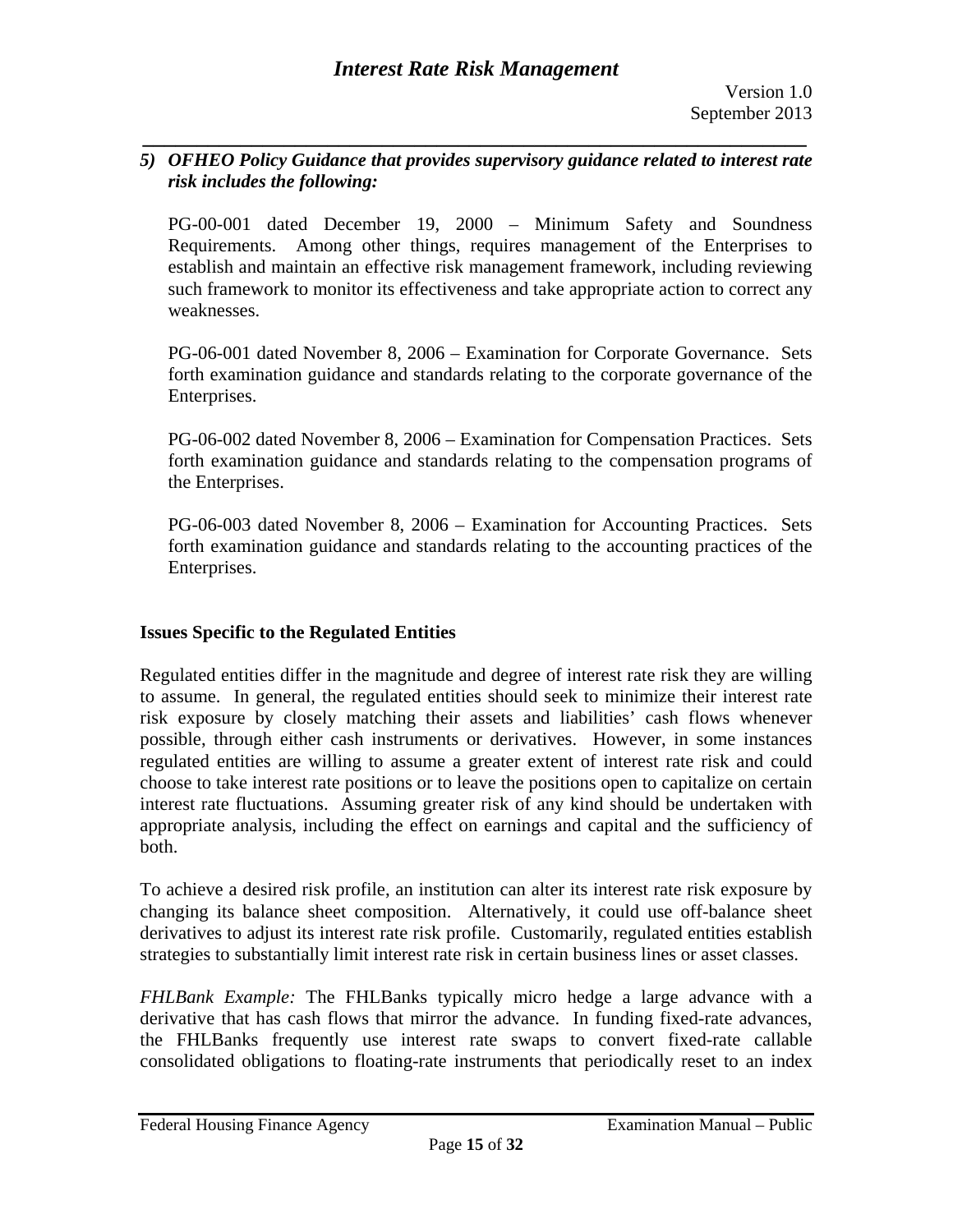*\_\_\_\_\_\_\_\_\_\_\_\_\_\_\_\_\_\_\_\_\_\_\_\_\_\_\_\_\_\_\_\_\_\_\_\_\_\_\_\_\_\_\_\_\_\_\_\_\_\_\_\_\_\_\_\_\_\_\_\_\_*  such as three-month LIBOR. If the hedged advances or liabilities have embedded call options, caps, or floors, the FHLBank may hedge the risk with derivative instruments that emulate the embedded options. Bullet debt is often used to duration match term advances. Macro hedging strategies are sometimes employed to mitigate the interest rate risk exposure derived from advances that are too small to micro hedge. The regulated entities use derivatives such as caps, floors, swaps, swaptions, and callable debt to macro hedge the balance sheet.

*Enterprise Example:* An Enterprise might write call and put swaptions and sell them to counterparties, which gives the counterparty the option to enter into receive- and payfixed interest rate swaps, respectively. Additionally, the Enterprise could write call and put options on mortgage-related securities to give the counterparty the right to execute a contract under specified terms, which generally occurs when the Enterprise is in a liability position. These written options and swaptions might be used to manage convexity risk over a wide range of interest rates and lower an Enterprise's overall hedging costs. Additionally, they could use written options to rebalance the embedded options in callable debt and mortgage backed securities (MBS) portfolios.

In general, the regulated entities manage interest rate risk with a combination of swapped and unswapped callable and non-callable debt, fixed- and floating-rate bullet debt, and derivative instruments. Callable bonds, for instance, can be used to manage option risk associated with mortgage assets. Some regulated entities use both the receiver and payer swaptions to hedge volatilities in the mortgage portfolio's value. Specifically, the receiver swaptions are used to hedge the income volatility because of premium amortizations while the payer swaption hedges the value decline when interest rates increase.

*FHLBank Example:* It is not possible for the FHLBanks to consistently issue debt and advances simultaneously in the same amount and with the same terms as the advance, or to predict advance demand, including the terms sought for advances. As a result, the FHLBanks must have a ready supply of funds on hand to meet advance demand. Typically the FHLBanks will source debt as opportunities arise and make the debt issuance proceeds available for advance demand. Debt issued for liquidity is often referred to as "warehoused" debt or liabilities. Often, both the debt and advance are swapped to three-month LIBOR. The FHLBanks may use derivative instruments to hedge anticipated debt issuances and mortgage delivery commitments.

Some of the regulated entities use a delta hedging strategy to manage the mortgage portfolio's price volatilities through offsetting long and short positions. It is the process of setting or keeping the portfolio's delta at zero, or close to zero, where delta is the sensitivity of the derivative's value to price changes of its underlying instruments. The mortgage portfolio has to be adjusted continuously in order to maintain delta neutrality.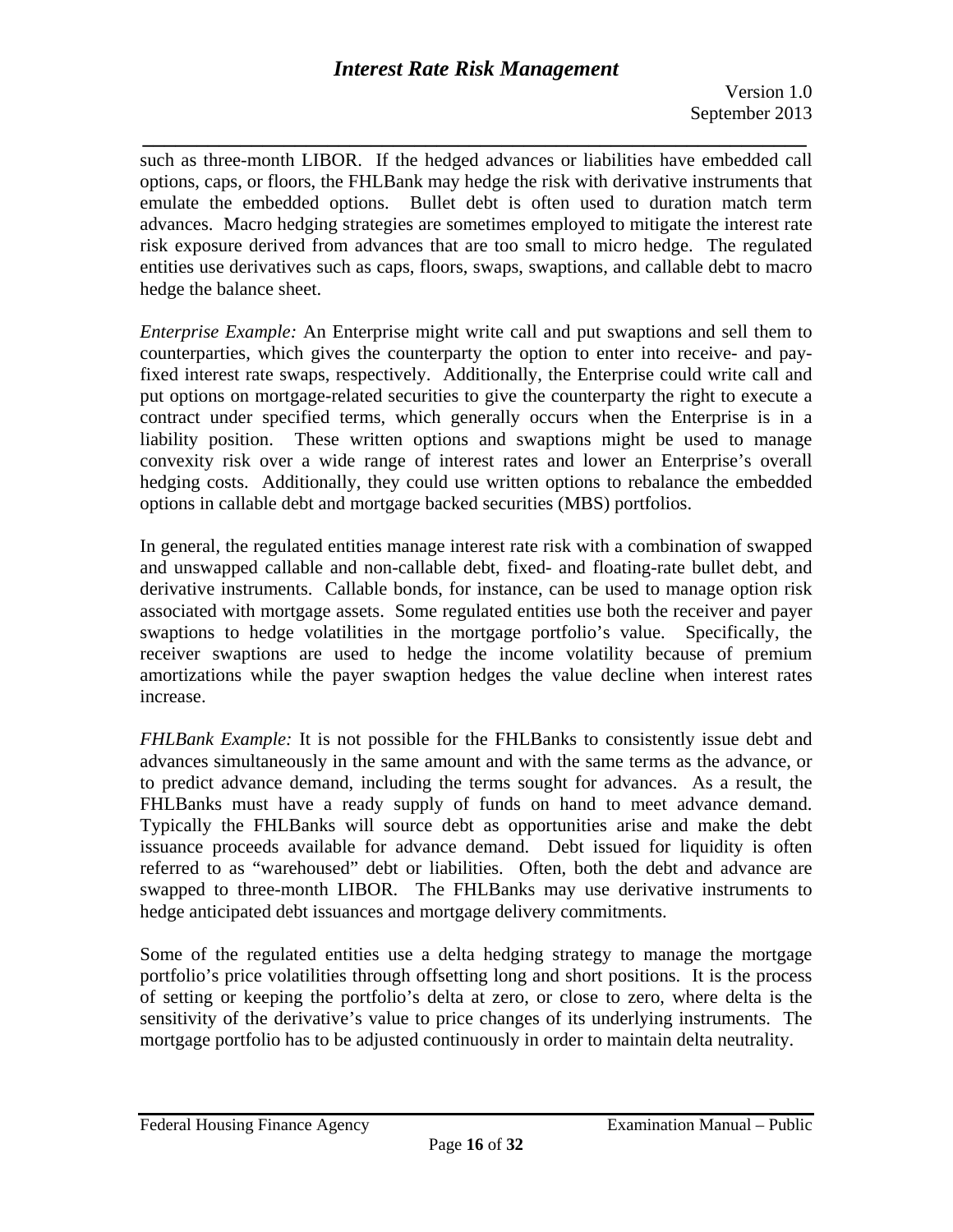## *Interest Rate Risk Measurement*

Risk measurement systems should be able to identify and quantify in a timely fashion the institution's major interest rate risk sources. At least annually, a summary of current interest rate risk measurement approaches, techniques and management practices should be provided to senior management and the board. This presentation should explicitly identify and report weaknesses or limiting assumptions in risk measurement models. In addition, significant model revisions should be reported and the effect on risk levels quantified.

### Interest Rate Risk Modeling Assumptions

A regulated entity's interest rate risk exposure is largely a function of three variables, the sensitivity of its instruments to a given change in interest rates, the magnitude of the change, and the direction of the change. The assumptions and interest rate scenarios developed are usually shaped by these three variables. Some common problems in this step include:

- 1) Failing to assess potential risk exposures over a sufficiently wide range of interest rate movements to identify vulnerabilities and stress points.
- 2) Not modifying or varying assumptions for products with embedded options to be consistent with individual rate scenarios.
- 3) Basing assumptions solely on data without considering how the competitive market and customer base may change in the future.

While models enable management to quantify sensitivity to interest rate changes, these models introduce the risk that modeling assumptions may not hold in all cases. Such a possibility is generally termed "model risk". The regulated entities should regularly reevaluate interest rate risk model assumptions to ensure that they provide a reasonable estimate of risk for the simulated scenarios.

# Future Interest Rate Assumptions

A regulated entity must determine the range of potential interest rate movements to measure its exposure. Management should ensure that risk is measured over a reasonable range of potential rate changes, including meaningful stress situations, to allow management to understand the inherent risks in the regulated entity's products and activities. In developing appropriate rate scenarios, management should consider a variety of factors such as the shape and level of the current term interest rate structure and the historical and implied volatility of interest rates. The regulated entity should also take into account the nature and sources of its risk exposure, the time it would realistically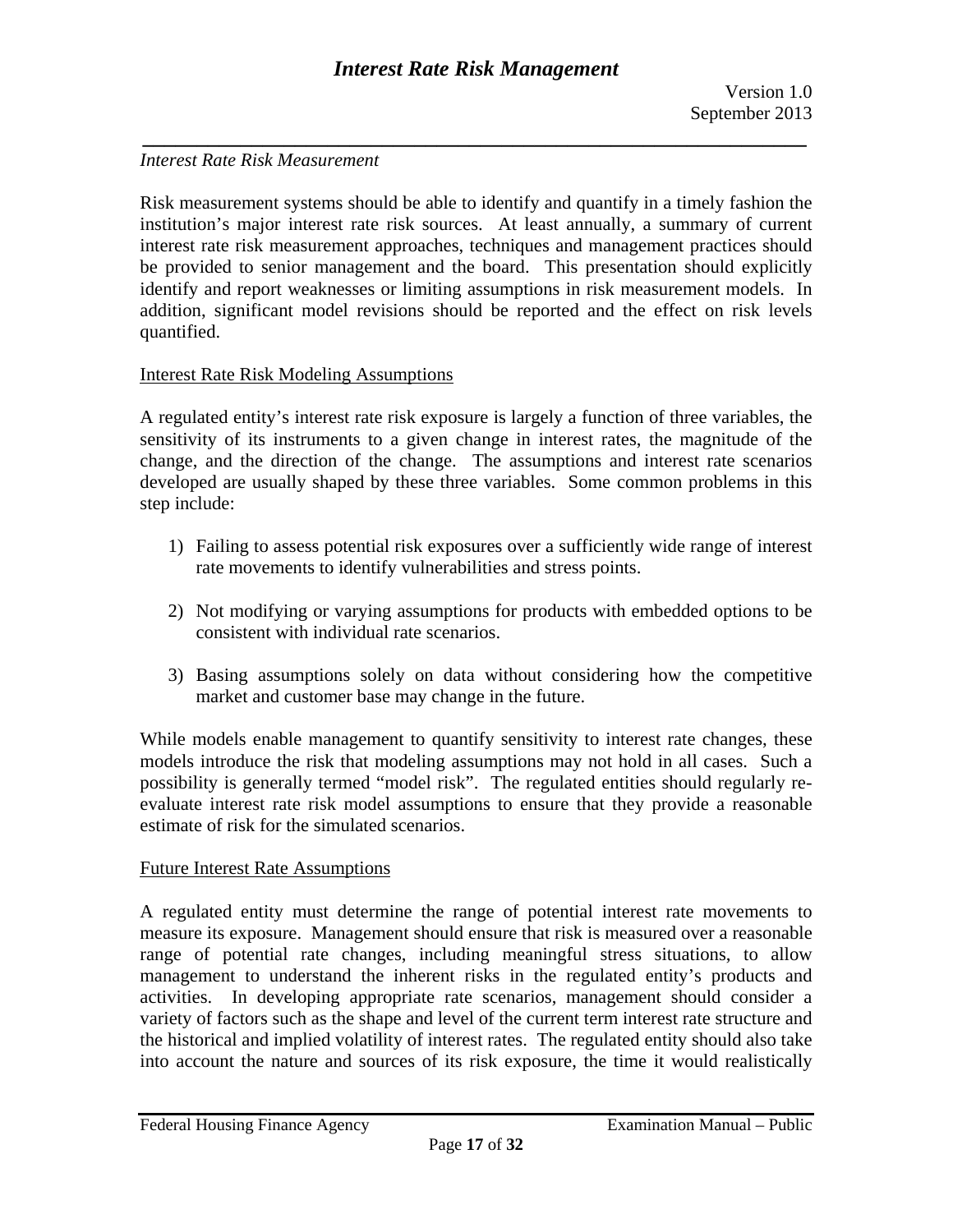*\_\_\_\_\_\_\_\_\_\_\_\_\_\_\_\_\_\_\_\_\_\_\_\_\_\_\_\_\_\_\_\_\_\_\_\_\_\_\_\_\_\_\_\_\_\_\_\_\_\_\_\_\_\_\_\_\_\_\_\_\_*  need to take actions to reduce or unwind unfavorable risk positions, and management's willingness to recognize losses in order to reposition its risk profile.

As the regulated entities have significant option risk, the scenarios should include ones that capture the exercise of such options. Products with caps or floors, for example, require scenarios that assess how the risk profile would change should those caps or floors become binding. Since an option's market value fluctuates with volatility changes as well as with changes in the level of rates, regulated entities that write options should also develop interest rate assumptions to measure their exposure to volatility changes.

# Stress Testing

Stress testing and scenario analysis should play an important role in an interest rate risk management strategy. As a matter of sound practice, management should not plan its asset/liability strategy around a single "most likely" interest rate forecast, but rather should structure its position so that financial performance is acceptable across a range of plausible interest rate scenarios. The scenarios should comprise optimistic, pessimistic, and most likely forecasts under immediate and gradual rate movements. Additional stress scenarios need to address changes pertaining to relationships among key market interest rates, yield curve shapes, interest rate volatilities, prepayment rates, and interest rate spreads. It may also be appropriate to stress implied volatilities related to standalone or embedded options, as well as credit spreads. Management should ensure that the stress tests capture the risks associated with complex financial instruments, and that the risks associated with these instruments are properly understood.

A regulated entity's stress testing should include instantaneous parallel shifts of the yield curve of  $+/-$  50, 100, 150, and 200 basis points. When interest rates are such that the  $-200$ basis point parallel shock would produce some swap or consolidated obligation rates below zero or near enough to zero to cause modeling difficulties, FHLBanks should employ a smaller down shock (i.e., a constrained down shock) using methods described in Advisory Bulletin 03-9. This advisory bulletin describes the guidance for calculating DOE and DOE limits in low interest rate environments. Revised technical guidance memos issued on September 3, 2008 and November 12, 2009 provide further direction. If warranted by the prevailing interest rate environment, testing should also regularly assess changes in rates of greater magnitude (300 to 400 basis points) across different tenors to reflect changing slopes and twists of the yield curve. Tests should evaluate both instantaneous rate shocks and those that occur over a prolonged time and should be severe, but plausible given the existing level of rates.

Scenario analysis prompts decision-makers to think about and plan for alternative future environments. The board and management should consider stress test results when establishing and reviewing strategies, policies, and limits for managing and controlling interest rate risk. Further, they should periodically review the stress test designs to ensure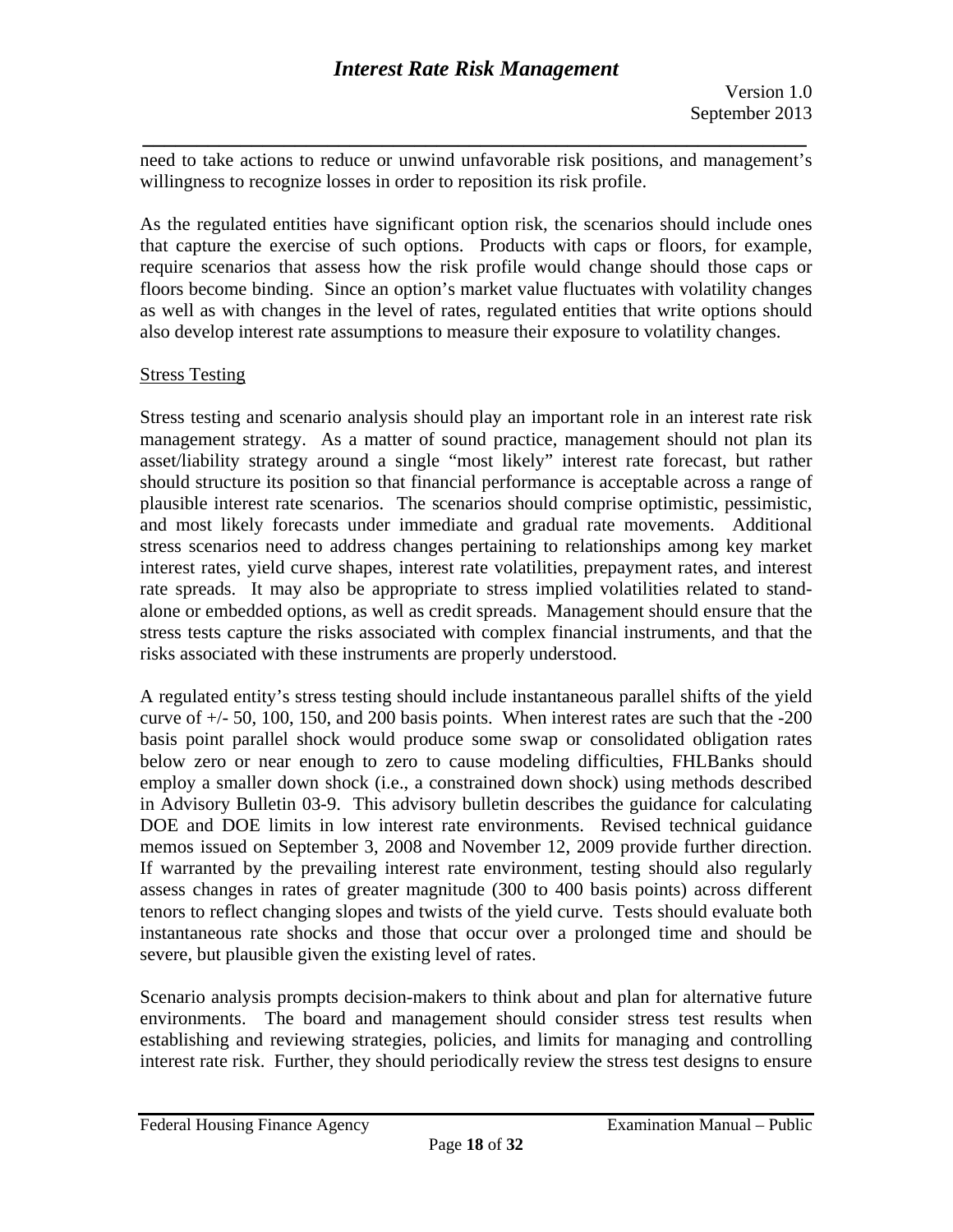*\_\_\_\_\_\_\_\_\_\_\_\_\_\_\_\_\_\_\_\_\_\_\_\_\_\_\_\_\_\_\_\_\_\_\_\_\_\_\_\_\_\_\_\_\_\_\_\_\_\_\_\_\_\_\_\_\_\_\_\_\_*  that they encompass the kinds of market conditions under which the regulated entity's positions and strategies would be the most vulnerable.

Additional details regarding interest rate risk assumptions and stress testing can be found in the Risk Modeling examination module. Examination activities related to interest rate risk measurement and management should be coordinated closely with activities in the risk modeling area.

# *Corporate Governance*

The board of directors and senior management are responsible for identifying, measuring, monitoring, and reporting the regulated entity's interest rate risk exposure. For the regulated entities, the market risk related area of the risk management function is often part of the enterprise-wide risk management function. Although regulated entities may organize oversight of the market risk function differently, it is essential that the institution's enterprise risk management function is closely involved in ensuring risk limits are appropriate and compliance with the limits is continually monitored. The board and management in conjunction with the enterprise risk management function should ensure any established risk parameters are consistent with the institution's overall business plan and the organization's risk appetite.

A regulated entity should establish a policy detailing its risk governance structure and process. The policy should identify and capture the decision-making process and approval authority. Additionally, it should detail the board and senior management's role in establishing and overseeing strategies and processes that identify, measure, monitor, and control risk. The risk governance policy includes the risk policies, committees and management processes, information flows, and reporting that are required to effectively manage risk, including interest rate risk.

The regulated entity's board usually delegates responsibility for developing specific interest rate risk policies and practices to a management committee, such as a financial management committee or the asset liability management committee (ALCO). Usually, the ALCO manages the business structure and the amount of interest rate risk assumed. It is responsible for ensuring that measurement systems adequately reflect exposure and that reporting systems appropriately communicate the level and sources of the regulated entity's exposure.

To be effective, the ALCO should include representatives from each major business line that assumes interest rate risk. Sometimes the ALCO includes a business marketing representative so that promotion efforts are consistent with the ALCO's view on the business structure. Committee members should be senior managers with clear lines of authority over the units that establish and execute interest rate positions. A clear channel must exist to convey the ALCO's directives to these line units. The risk management and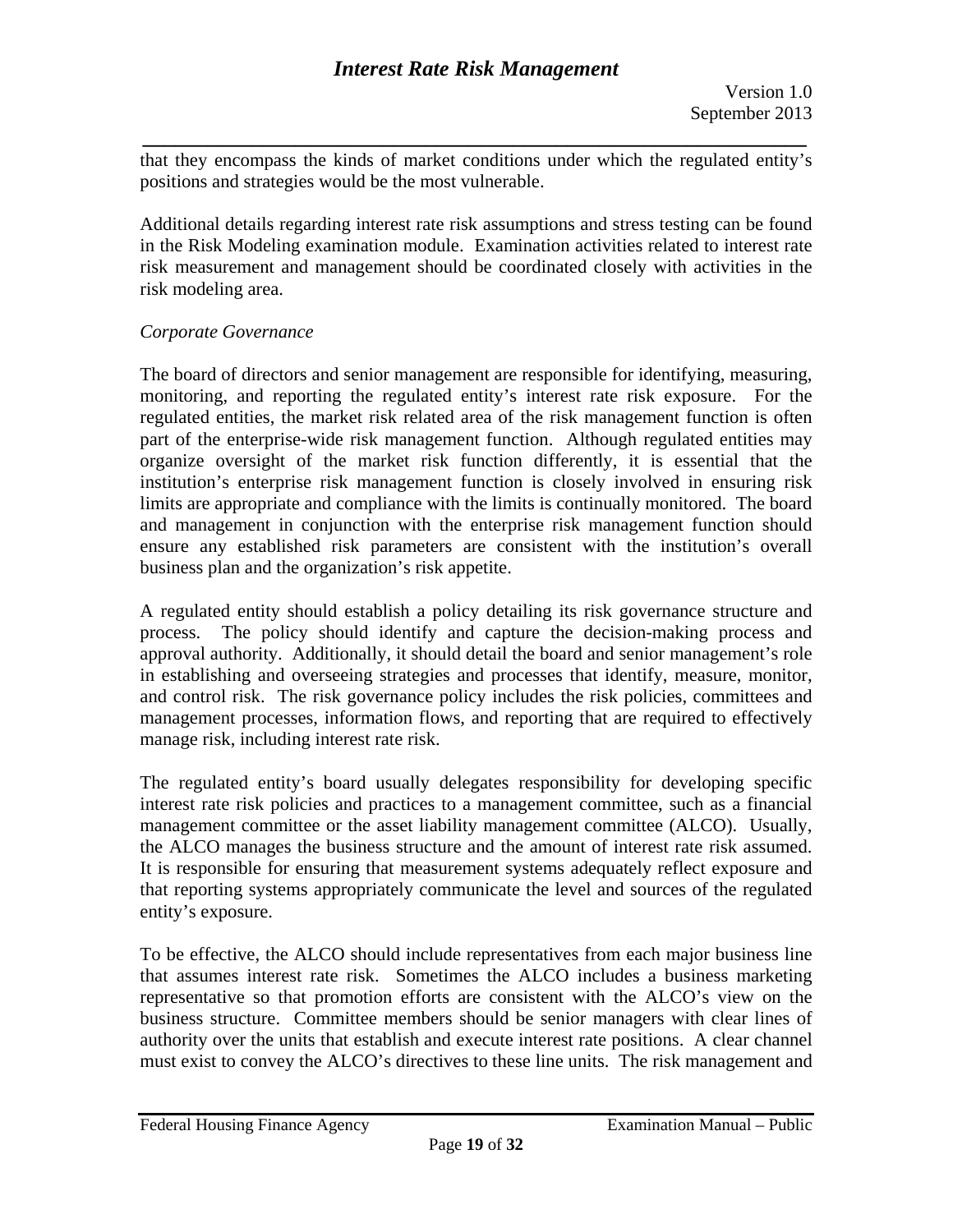*\_\_\_\_\_\_\_\_\_\_\_\_\_\_\_\_\_\_\_\_\_\_\_\_\_\_\_\_\_\_\_\_\_\_\_\_\_\_\_\_\_\_\_\_\_\_\_\_\_\_\_\_\_\_\_\_\_\_\_\_\_*  strategic planning areas should communicate regularly to evaluate potential risks arising from future business.

The ALCO usually delegates day-to-day operating responsibilities to the treasury unit. Prior to delegation, the ALCO should establish specific operational practices and limits. Treasury personnel are typically tasked with managing discretionary portfolios, such as securities and derivatives contracts, and in the case of the FHLBanks consolidated obligations and discount notes. The treasury unit or investment officer can influence interest rate risk exposure when it implements the ALCO's policy on short- and long-term positions.

# Effective Enterprise-Wide Communication

To effectively manage risk, close coordination with other key operating areas is required, including those that are responsible for the following processes:

- 1) New loan purchases, and principal and interest payment cash flows;
- 2) Banking services including activities such as deposits, wire transfers, automated clearing house transactions, Federal Reserve Bank and correspondent banks, and safekeeping;
- 3) Investment purchases, maturing assets, derivative transaction payments, and newly-issued and maturing debt;
- 4) Accounting, such as general ledger balances, premium amortization and discount accretion; and
- 5) Risk measurement, monitoring, and reporting.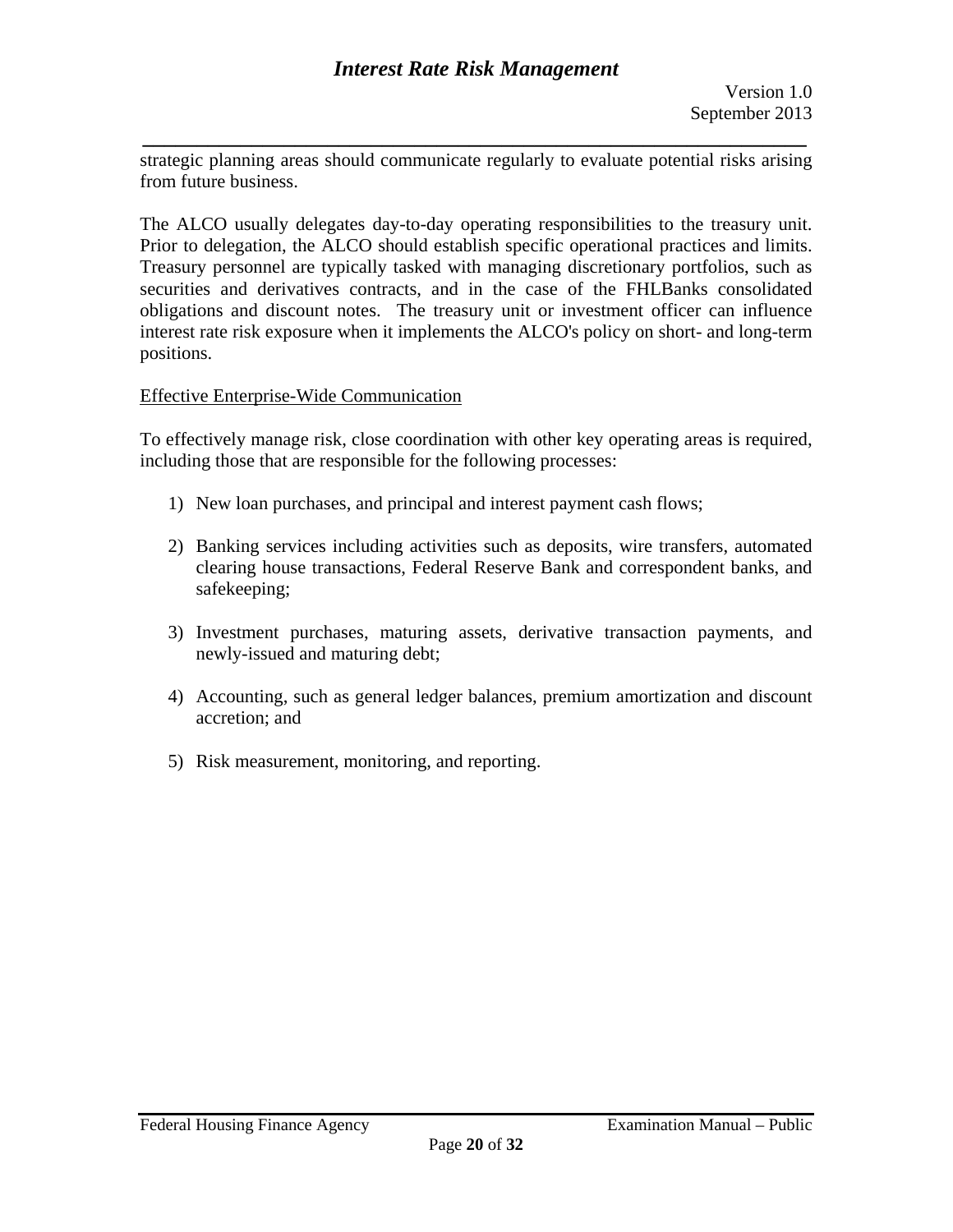### **Examination Guidance**

The workprogram for the Interest Rate Risk Management examination module is detailed below. If this module is included in the examination scope, the examiner must perform worksteps sufficient in coverage to document the basis for conclusions on the quantity of risk and quality of risk management pertaining to this area. Transaction testing is mandatory and the examiner must document sufficient worksteps from Section 4, *Testing,* to support the findings and conclusions from this examination module.

In determining the extent of review and testing to be conducted in completing each examination, the examiner should take into account applicable FHFA off-site monitoring or analysis reports, such as analyses on the quality and effectiveness of corporate governance practices, financial condition and performance, economic and housing industry conditions, internal controls, and audit coverage relating to the institution's interest rate risk activities.

NOTE: Text in (*italics*) referenced in a workstep represents illustrative guidance that serves as suggestions for specific inquiry.

### **1. Scope of Examination Work Performed**

- 1) Review past reports of examination for outstanding issues or previous problems related to interest rate risk management.
- 2) Review applicable FHFA off-site monitoring or analysis reports, and workpapers produced as part of on-going monitoring, related to interest rate risk management.
- 3) Assess the status of outstanding Matters Requiring Attention and Violations pertaining to interest rate risk management.
- 4) Review internal audit reports for outstanding issues relating to interest rate risk management.
- 5) Review minutes of meetings of the board of directors and relevant board and management committees for any issues regarding interest rate risk management.
- 5) Assess the regulated entity's responsiveness and actions taken to address concerns identified by internal/external auditors, third-party consultants, and the FHFA.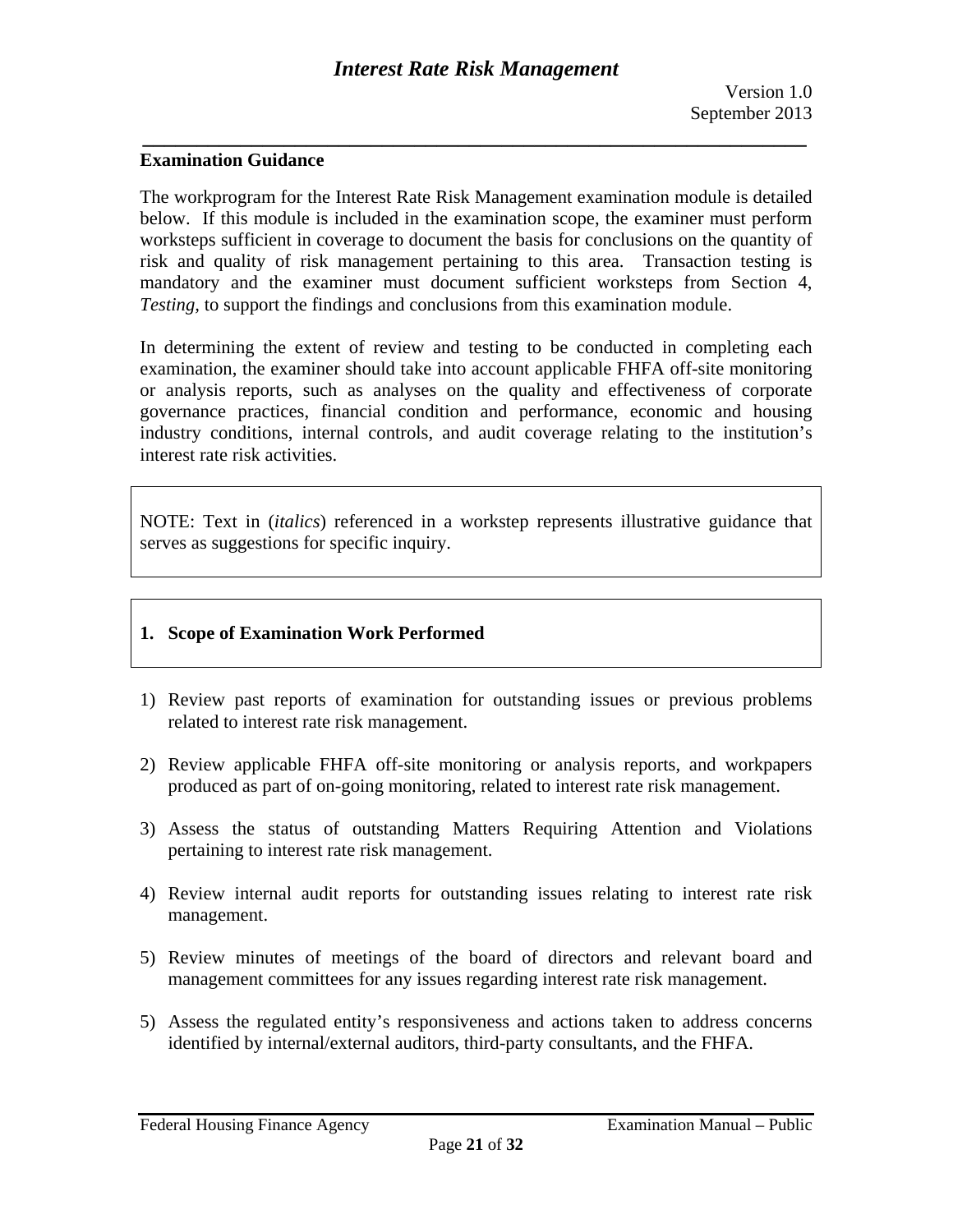- *\_\_\_\_\_\_\_\_\_\_\_\_\_\_\_\_\_\_\_\_\_\_\_\_\_\_\_\_\_\_\_\_\_\_\_\_\_\_\_\_\_\_\_\_\_\_\_\_\_\_\_\_\_\_\_\_\_\_\_\_\_*  6) Determine if the board approves all major interest rate risk management strategies and policies and reviews the strategies and policies at least annually and more frequently if market conditions warrant review or if the regulated entity incurs significant deviations from expectations. Further, ascertain whether the regulated entity's interest rate risk management strategy focuses on managing earnings, economic value, or both.
- 7) Determine the quality and effectiveness of the interest rate risk policies and procedures.
- 8) Based on a review of preliminary information, determine whether hedging strategies are appropriate and sufficient to manage option risk, basis risk, yield curve risk, price risk, and repricing risk associated with on- and off-balance sheet activities. *(Is the institution using derivatives for speculative purposes under the guise of hedging? Is the institution exposed to certain risks because management and the board failed to identify potential risk? Has the institution not addressed certain risks because hedging practices were inappropriate?)*
- 9) Ascertain if derivatives are used effectively to hedge anticipated debt issuance and mortgage delivery commitments.
- 10) Determine if the regulated entity uses a delta hedging strategy to manage volatility risk associated with mortgage assets. (*Do the board and management clearly define this strategy? Are they able to monitor the strategy's results? Is the delta hedging strategy appropriate to mitigate risks? Is the institution involved in a number of offsetting positions to ensure compliance with certain risk parameters without consideration of the institution's overall risk exposure?*)
- *process?)* 11) Review minutes for the board, board committees, and other appropriate committees such as the ALCO and risk management. Determine the extent and effectiveness of senior management and the board's oversight of interest rate risk activities. (*Do board committees report pertinent information to the full board appropriately? Does the board participate in the interest rate risk policymaking and strategic planning*
- 12) Review and conclude on whether the institution's potential market risk exposure has been appropriately identified.
- 13) In combination with the examiner reviewing derivatives accounting, assess the adequacy of the accounting procedures and strategies for mitigating accounting risk arising from interest rate changes in the context of earnings and capital. The review should focus on the following Accounting Standard Codifications (ASC):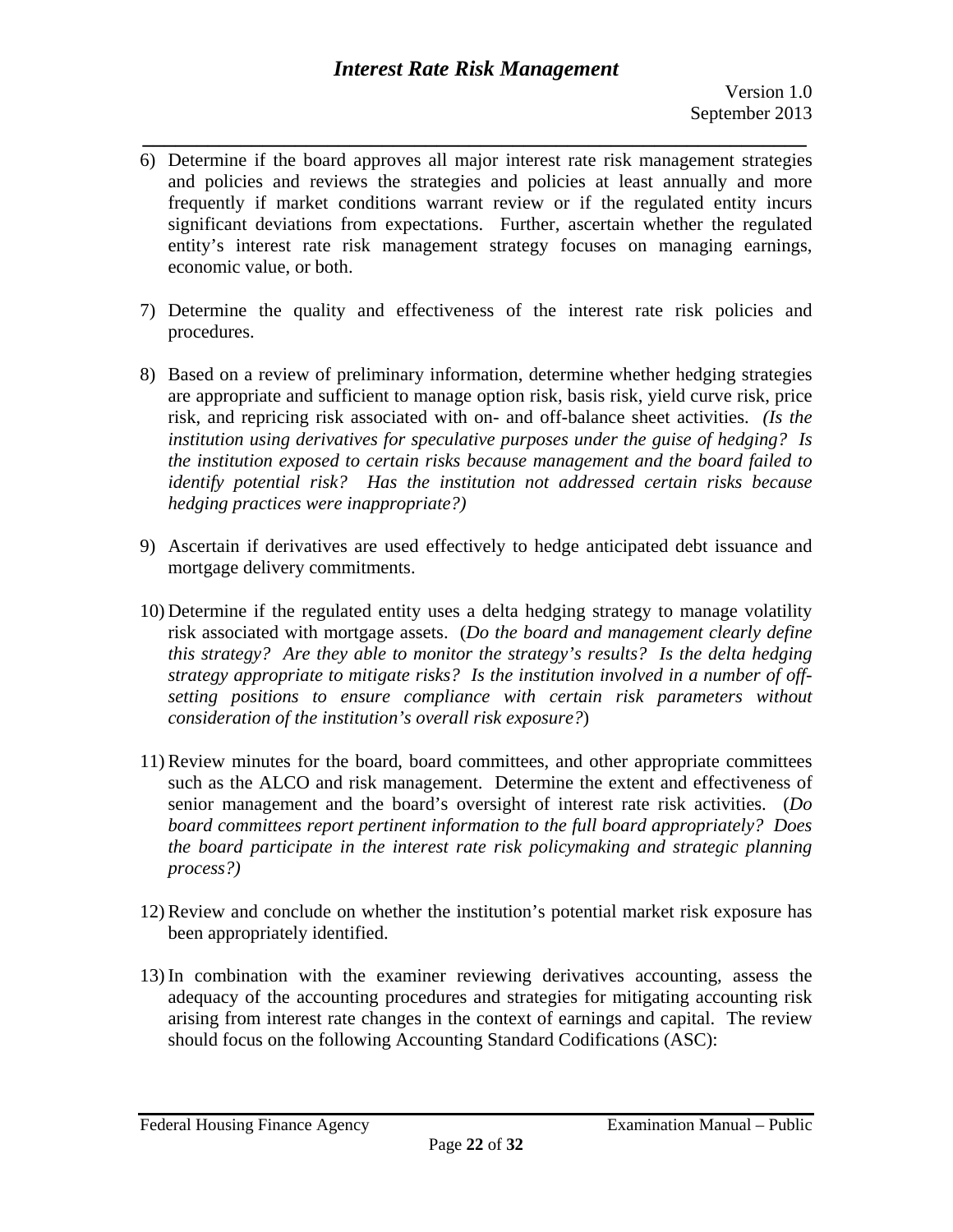- a) ASC 310-20 Receivables Non Refundable Fees and Other Costs.
- b) ASC 320 Investments Debt and Equity Securities.
- c) ASC 815 Derivatives and Hedging.

Summarize the work performed in the examination of Interest Rate Risk Management. To the extent there were modifications to the originally planned scope based on concerns identified during the examination, document those changes and the reasons for such changes.

# **2. Description of Risks**

- 1) Discuss with management the interest rate risk management strategy and any key strategy deviations since the prior examination. *(The examiner should ensure that their review covers any significant strategy changes.)*
- 2) Determine if adequate systems and resources are available to measure, monitor, manage, and control interest rate risk.
- *parameters related to interest rate risk?)* 3) Identify the source of interest rate risk exposure to the organization. *(Has the board and management identified those risks appropriately? Are those risks considered in establishing appropriate internal controls, including the development of risk*
- 4) Evaluate any significant changes that have been implemented since the last examination or are being considered that may affect the regulated entity's risk profile. *(The examiner should consider:* 
	- *a) New derivatives products offered.*
	- *b) Implementation of new systems or model upgrades.*
	- *c) Hedging strategy modifications due to anticipated interest rate risk changes and/or balance sheet composition changes.*
	- *d) Policies and key procedures.)*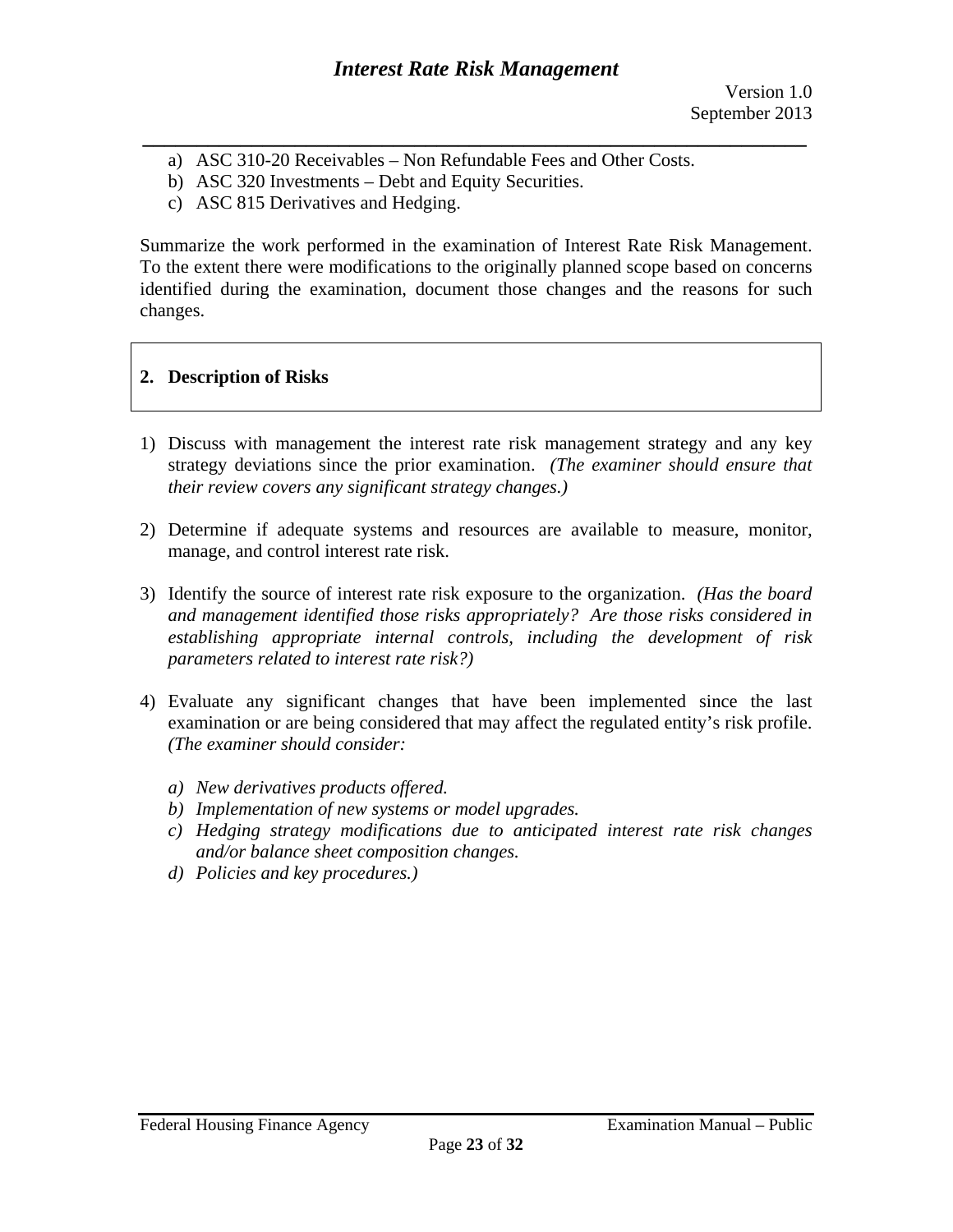# **3. Risk Management**

# *Risk Identification Process*

- 1) Based on worksteps performed under **Description of Risks**, assess and conclude on the adequacy of the organization's risk identification process.
- 2) Review the regulated entity's annual risk assessment to determine if it reasonably identifies and evaluates all material interest rate risk management risks. Investigate any action plans arising from the assessment and check corrective actions for effectiveness. *(Determine whether the regulated entity's risk assessment:* 
	- *a) Identifies all business lines and processes and their strategic objectives;*
	- *b) Describes key business processes;*
	- *c) Defines associated risks and quantifies potential effects on earnings and capital;*
	- *d) Delineates control objectives;*
	- *e) Identifies and assesses the effectiveness of mitigating controls;*
	- *f) Documents methods used for testing control effectiveness;*
	- *g) Quantifies the likelihood of control failures; and*
	- *h) Identifies control weaknesses and describes remedial actions to address the deficiencies.)*
- differs from that of the business plan strategy, determine the cause for the difference. *the board and management?) Organizational Structure*  3) Determine if the institution appropriately identifies, measures, monitors, and reports interest rate risk trends and level of risk and that the interest rate risk management activities are consistent with the business strategy. *(If the regulated entity's practice Do the organization's practices result in risk greater than the risk appetite defined by*

- 1) Identify the key interest rate risk officers and personnel and their primary responsibilities, reporting lines, knowledge, and technical expertise. Determine if the staffing and skill level, segregation of duties, and cross-training are sufficient to execute interest rate risk management strategies, focusing on any significant personnel changes since the prior examination.
- 2) Determine whether the board and management have received ongoing interest rate risk education regarding major activities and new interest rate risk management strategies.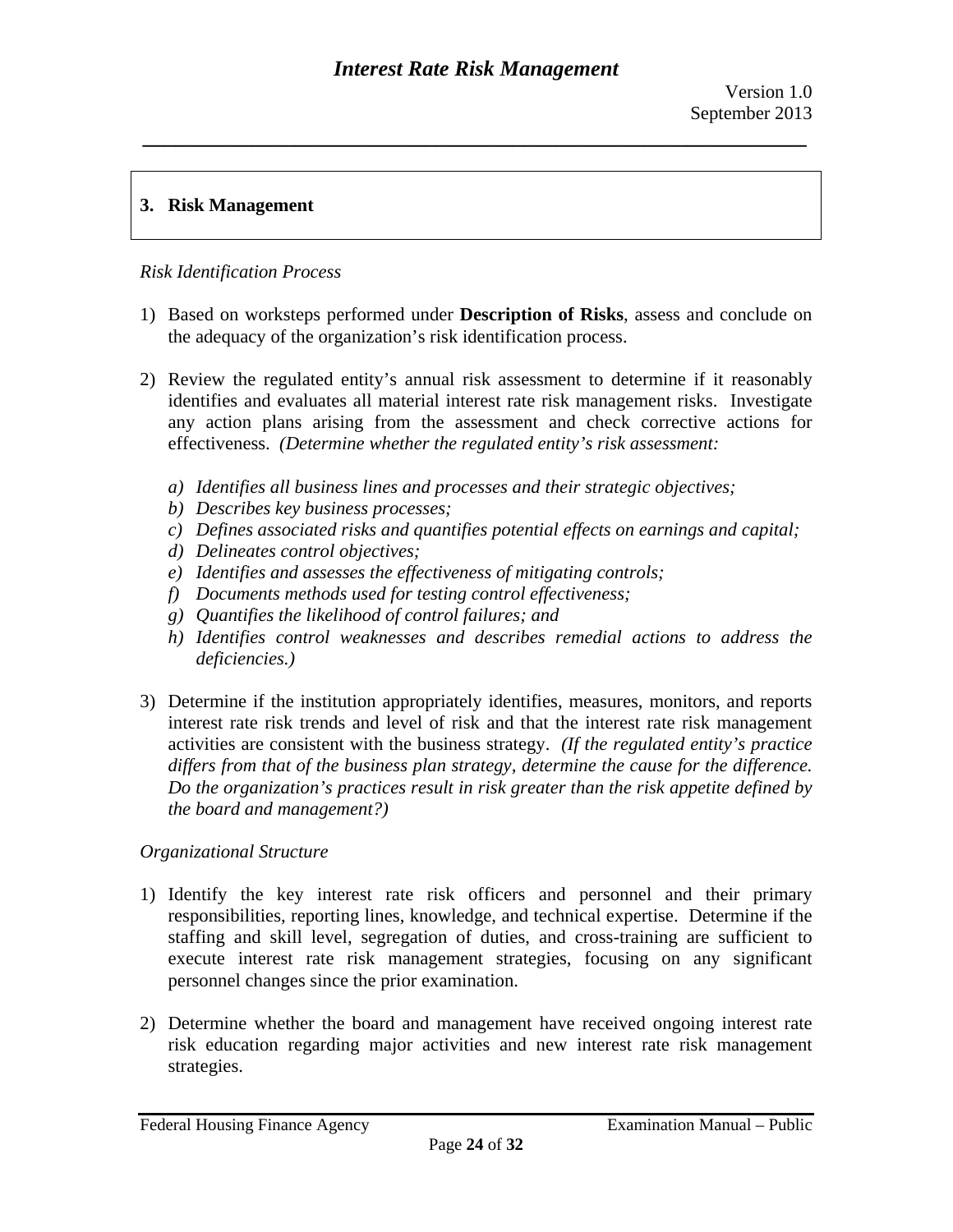- *described?)* 3) Determine if the board's committee structure and delegated authorities effectively assist the full board in understanding the regulated entity's interest rate risk exposures and strategies. *(Are concerns appropriately identified and communicated to the board and management? Are explanations of how risk is mitigated appropriately*
- 4) Review resumes or biographies of new managers in key positions and job descriptions for key positions, particularly any recently-created positions.
- 5) Determine if the risk management, monitoring, and control functions are sufficiently independent of risk-taking functions. Ideally, an independent risk management unit should be responsible for designing and administering the risk measurement, monitoring, and control functions. *(In general, the unit should be headed by an officer with responsibility for developing an effective risk management infrastructure which includes:* 
	- *a) Maintaining a capable risk management staff;*
	- *b) Establishing risk management policies, procedures, and controls;*
	- *c) Reviewing and approving risk models;*
	- *d) Measuring and monitoring risk;*
	- *e) Monitoring and enforcing risk limits; and*
	- *f) Communicating risk management results to senior management and the board.)*

### *Policy and Procedure Development*

- 1) Determine if departmental policies and procedures are current, relevant, comprehensive, comply with applicable regulations, and are consistent with the regulated entity's other policies. They should be approved annually by the board and senior management. (*Some points to consider include:* 
	- *a) Sources of interest rate risk;*
	- *b) Policy limits and/or management action triggers;*
	- *c) Policy exceptions;*
	- *d) Roles and responsibilities;*
	- *e) Approval authority;*
	- *f) Authorized hedging strategies;*
	- *g) Approval process for new hedging strategies;*
	- *h) Applicable accounting issues;*
	- *i) Eligible hedging instruments;*
	- *j) Segregation of duties;*
	- *k) Risk measurement approaches and value measures (i.e., MVE, DOE, KRD, etc.);*
	- *l) Stress testing scenarios;*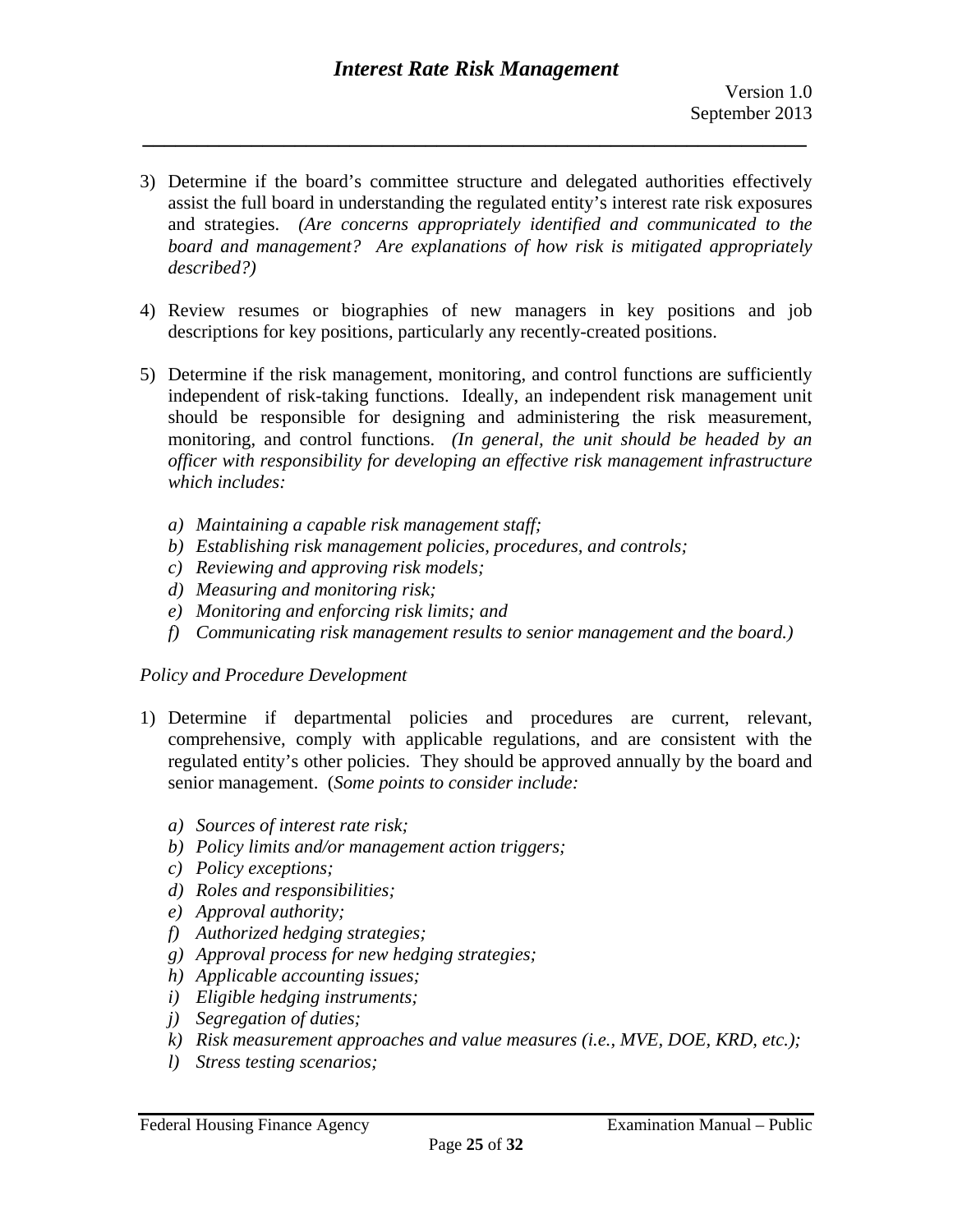- *m) Modeling assumptions and documentation;*
- *n) Measurement system changes and upgrades;*
- *o) Model validation;*
- *p) Risk monitoring; and*
- *q) Board and management reporting.)*

# *Risk Metrics*

- 1) Determine if the board approves the interest rate risk limits at least annually and more frequently in the event of significant changes in market or financial conditions. The board's review should also include an assessment of management's compliance with the risk limits. Limits should not be set so far above actual risk exposures, or target levels of exposure, that they are meaningless or have no effect on risk-taking behavior. In conjunction with the examiner reviewing derivatives, evaluate the limit's appropriateness. *(Are the limits:* 
	- *a) Consistent with the strategy and the board's risk tolerance?*
	- *b) Reasonable in light of recent financial performance and budget expectations?*
	- *c) Adequately controlling interest rate risk exposures in normal and volatile market conditions?*
	- *d) Defined in terms of economic capital and earnings and tailored to the various shock scenarios such as parallel and nonparallel interest rate shocks, as well as changes in other key risk factors such as prepayments, interest rate volatility, and interest rate spreads?*
	- *e) Linked to risk metrics such as value-at-risk (VaR), DOE, duration gap, and the market value of equity to book value of equity or to specifics like the mortgage portfolio, repricing risk, and basis risk?)*
- *on risk exposure consistent with the organization's overall risk appetite?) Reporting*  2) Obtain management analyses and determine whether the analyses consider the board's strategic direction and risk appetite, and the regulated entity's earnings and capital positions, including retained earnings, in order to set forth the regulated entity's interest rate risk exposure limits. *(Do risk parameters serve as a sound limit*

- 1) Assess the board and management interest rate risk reports. (*Consider whether the reports:* 
	- *a) Are tailored to the intended audience and level of risk;*
	- *b) Are accurate and timely;*
	- *c) Explain how risks have changed rather than simply providing data;*
	- *d) Provide both summary information and transaction detail, as appropriate; and*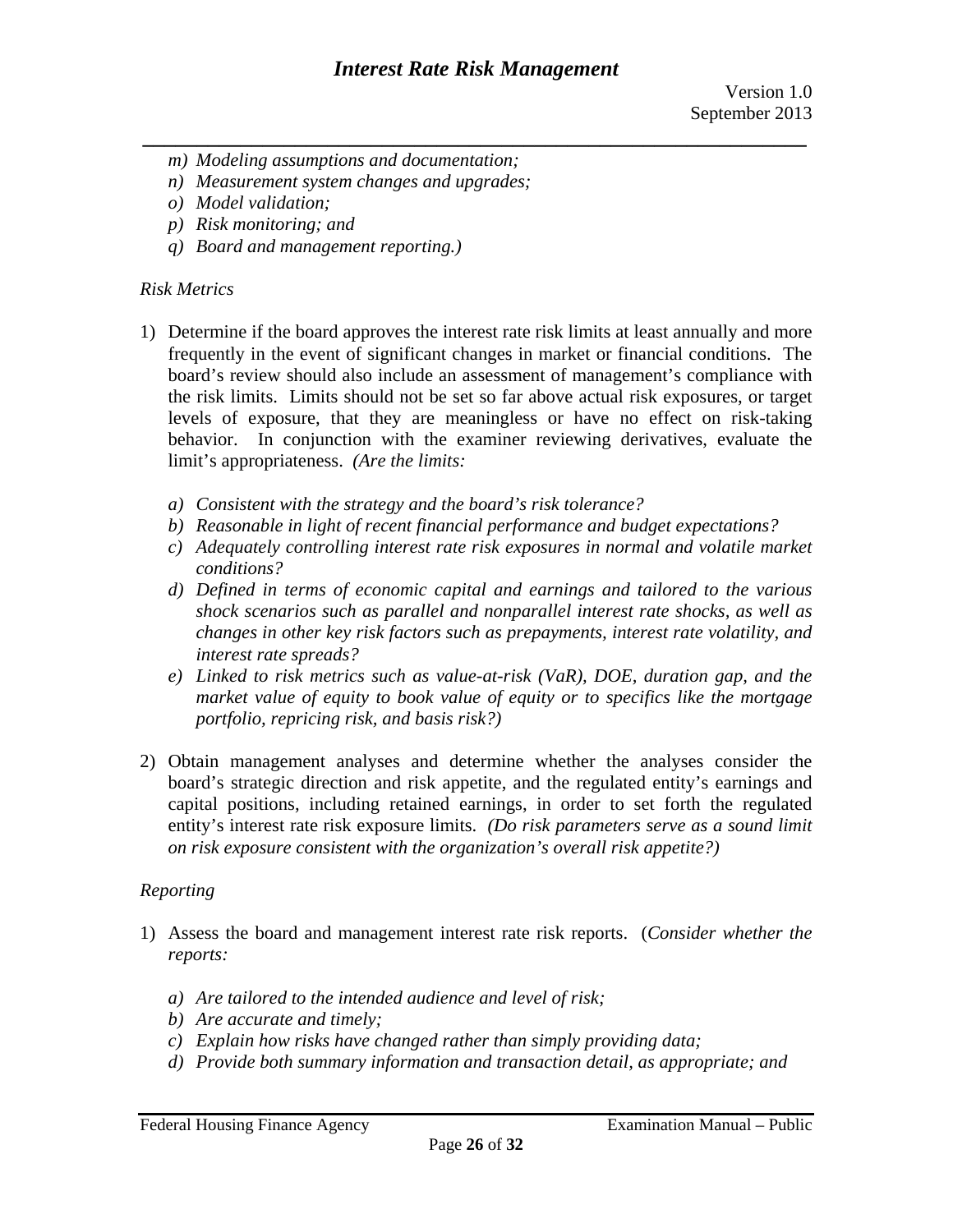- *e) Address or include:* 
	- *i. Compliance with risk limits*
	- *ii. Policy exceptions/waivers (A large number could indicate a weakness, especially if not pre-approved by board or a supervisory committee)*
- *iii. Performance relative to the business strategy*
- *iv. Internal/external audit reports*
- *v. Consultant reports covering significant issues*
- *vi. Model validation reports)*

### *Internal/External Audit*

- 1) Review interest rate risk-related Internal/External Audit reports to determine the audit function's coverage and effectiveness in identifying internal control and risk management deficiencies. Coordinate the review with the examiners assessing derivatives, modeling, and internal audit.
- 2) Review adequacy of internal audit's scope, testing, and frequency related to interest rate risk. At a minimum, the audit should accomplish the following:
	- a) Determine the adequacy of all policies and procedures;
	- b) Evaluate the accounting, operational, compliance, and risk management controls;
	- c) Test compliance with policies, including risk limits;
	- d) Determine the appropriateness of the risk measurement methodologies and assumptions, including those for interest rates, spreads, prepayments, yield curves, discount rates, volatilities, and interest rate scenarios;
	- e) Include reconciliations of on- and off-balance sheet model inputs to the general ledger;
	- f) Ensure the risk modeling process and assumptions are sufficiently documented;
	- g) Evaluate the risk management function's effectiveness and independence;
	- h) Verify internal risk measurement and revaluation methodologies' accuracy;
	- i) Validate the accuracy of pricing, revaluation, and risk measurement methodologies (including spreadsheet applications), especially with new products;
	- j) Test the reliability and timeliness of senior management and board reports;
	- k) Evaluate the appropriateness of the accounting treatment; and
	- l) Determine the adequacy of data processing systems and software.
- *activities? Is such work outsourced because of the department's lack of expertise?)* 3) Conclude on the adequacy of interest rate risk audit staff resources and qualifications. *(Has the internal audit department outsourced certain interest rate risk audit*
- 4) Review the audit findings since the previous examination and consider the seriousness of identified deficiencies.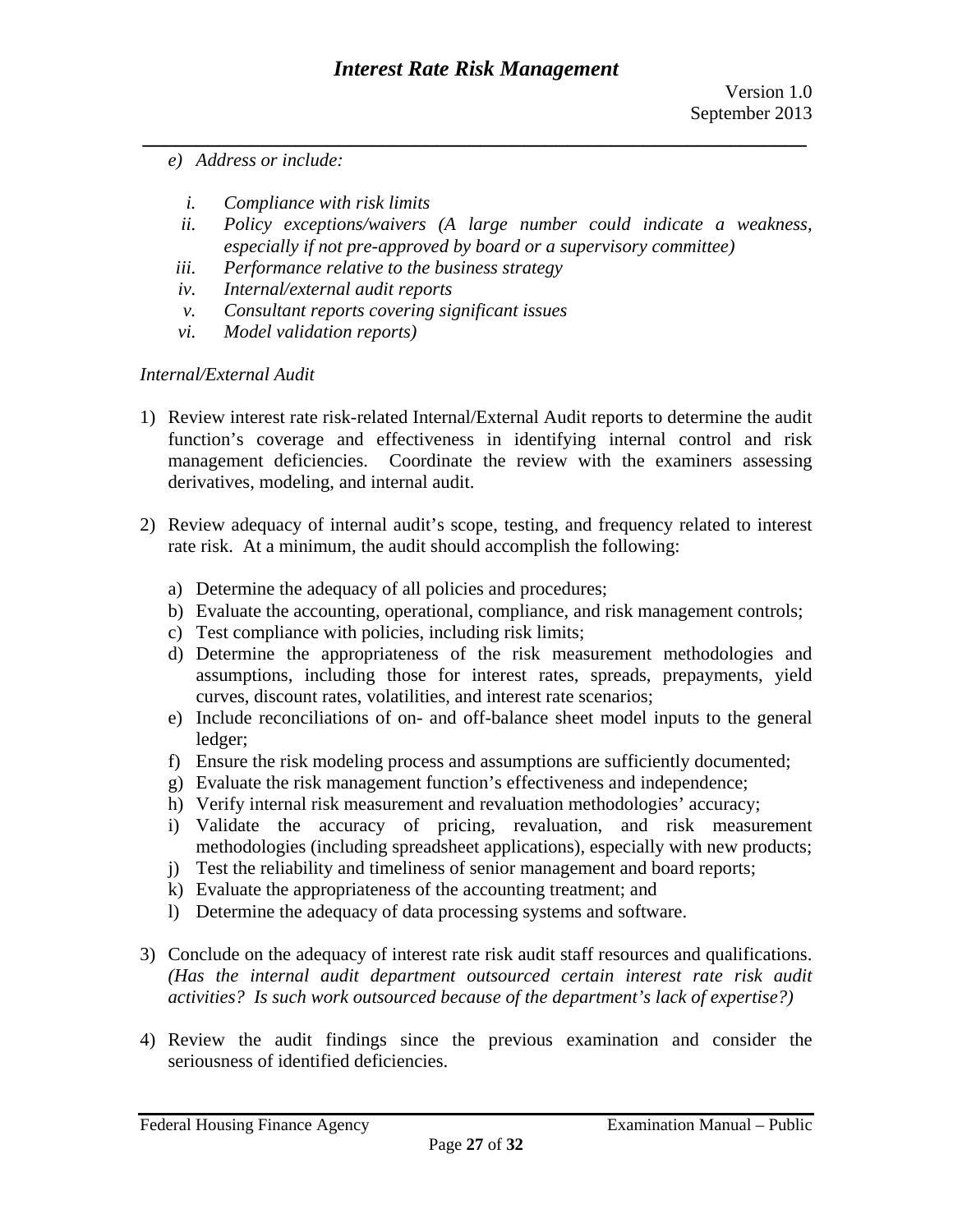5) Review the adequacy of management's steps to correct weaknesses identified by the internal/external audits and examination findings.

*\_\_\_\_\_\_\_\_\_\_\_\_\_\_\_\_\_\_\_\_\_\_\_\_\_\_\_\_\_\_\_\_\_\_\_\_\_\_\_\_\_\_\_\_\_\_\_\_\_\_\_\_\_\_\_\_\_\_\_\_\_* 

# *Information Technology*

- manual entry systems and end-user developed programs to monitor interest rate risk?<br>Are appropriate controls in place to ensure information relied upon is accurate?) Are appropriate controls in place to ensure information relied upon is accurate?) 1) Obtain flow charts and analyze key processes and channels of information from the front office to the back office. Identify and assess the automated and manual systems and applicable controls for processing information within the same business unit as well as from one business unit to another. Identify and evaluate internal control exceptions and violations to determine whether they have occurred due to deficiencies in controls. *(Does the regulated entity exhibit a heavy reliance on*
- 2) In coordination with the examiners reviewing risk modeling, derivatives, and information technology (IT), review current systems' capabilities and planned upgrades or enhancements.

# *Compliance*

- *violations.)* 1) Assess and conclude on the regulated entity's conformance with internal policies and procedures and regulatory requirements relating to interest rate risk. Consult with personnel from FHFA's Office of the Chief Accountant to evaluate compliance with GAAP for interest rate risk management activities. (*For instances of regulatory violations, the examiner should identify the cause of the violation. Determine how internal controls should be strengthened to ensure there are no future regulatory*
- 2) Evaluate the board and management's efforts to ensure compliance with interest rate risk policies and procedures.
- 3) Assess and conclude on compliance with FHFA Prudential Management and Operations Standards (12 CFR part 1236), including Standard 1 (*Internal Controls and Information Systems*), Standard 4 (*Management of Market Risk - Measurement Systems, Risk Limits, Stress Testing, and Monitoring and Reporting*), and Standard 8 (*Overall Risk Management Processes*).
- 4) Evaluate compliance with any conditions imposed as part of the FHFA approval to conduct a new business activity related to interest rate risk management, if applicable.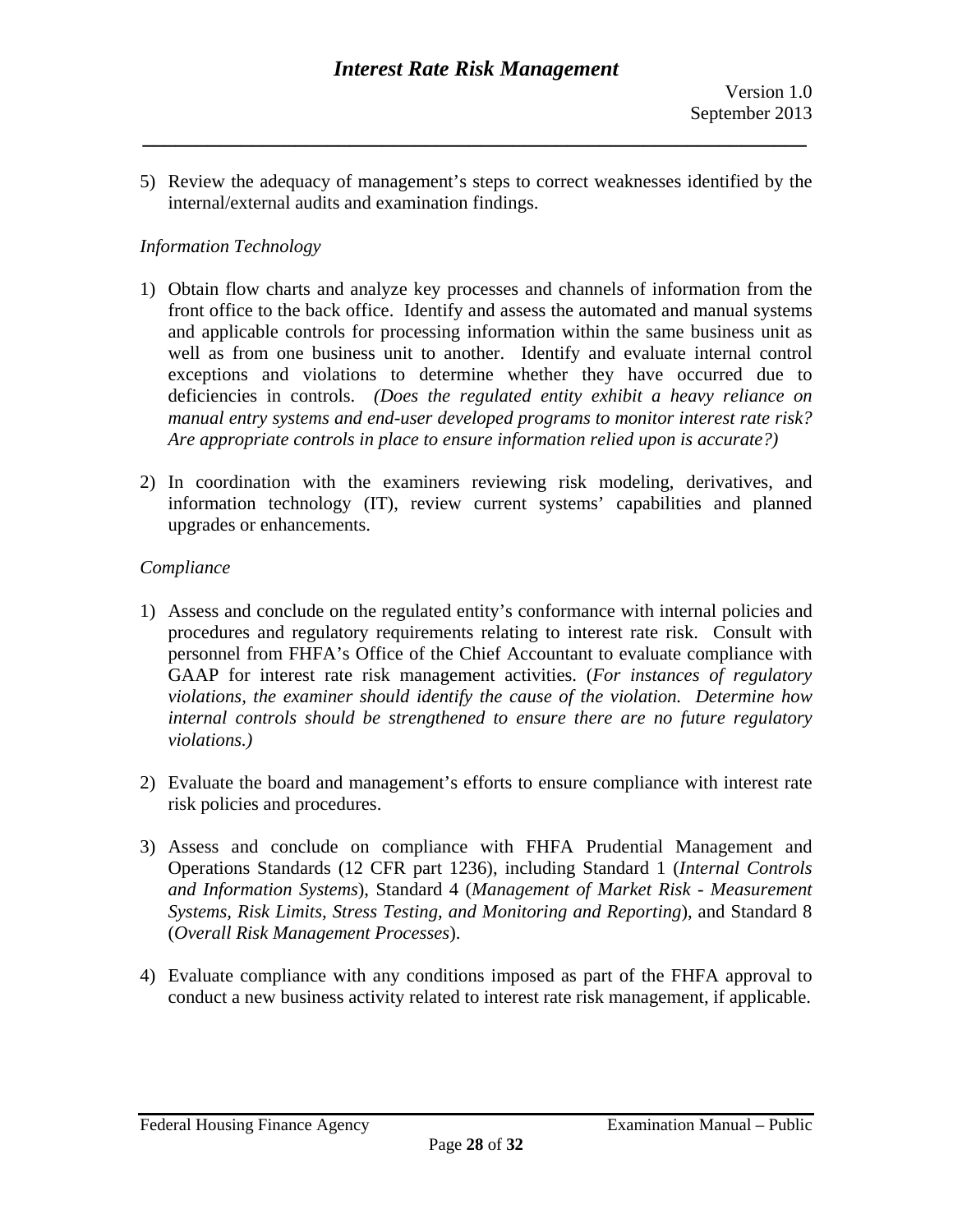# **4. Testing**

- 1) Obtain the regulated entity's prices for mortgage assets and derivative instruments used for the production of risk exposure reports. Compare the regulated entity's internally generated prices against broker-dealer prices and assess instances where there is significant variance.
- 2) Obtain a sample of trade transactions, such as FHLBank advances, MBS/Collateralized Mortgage Obligations (CMOs), and debt. Analyze their risk characteristics to determine that they are appropriate and consistent with the boardapproved policies and regulatory guidelines.
- 3) In conjunction with FHFA risk modeling staff, assess and discuss with management the regulated entity's sensitivity to the following scenarios:
	- a) Parallel and non-parallel interest rate shocks such as yield curve shape changes, including steepening, flattening, and twists;
	- b) Changes in key spreads such as those between mortgage rates and LIBOR;
	- c) Exposure to rate fluctuations at particular yield curve term points; and
	- d) Shocks that determine the regulated entity's KRDs.
- 4) Assess the regulated entity's VaR analysis.
- 5) Review income sensitivity under various interest rate scenarios.
- *consistent with the stated risk appetite for the institution?)* 6) Evaluate the regulated entity's overall risk management practices for consistency with the stated objectives in managing interest rate risk. *(Are the organization's practices*
- 7) Assess other risk monitoring reports such as repricing, basis gap, and VaR reports.
- 8) Determine whether the regulated entity can adequately value instruments in both the base case and alternative scenarios and whether the values were independently obtained. Risk Modeling's pre-examination analysis should provide evidence that the regulated entity's models are valuing optionality accurately.
- 9) Review and analyze the balance sheet structure, off-balance sheet activities, trends, and asset and liability compositions to identify the major sources of interest rate risk exposures. Specifically, consider: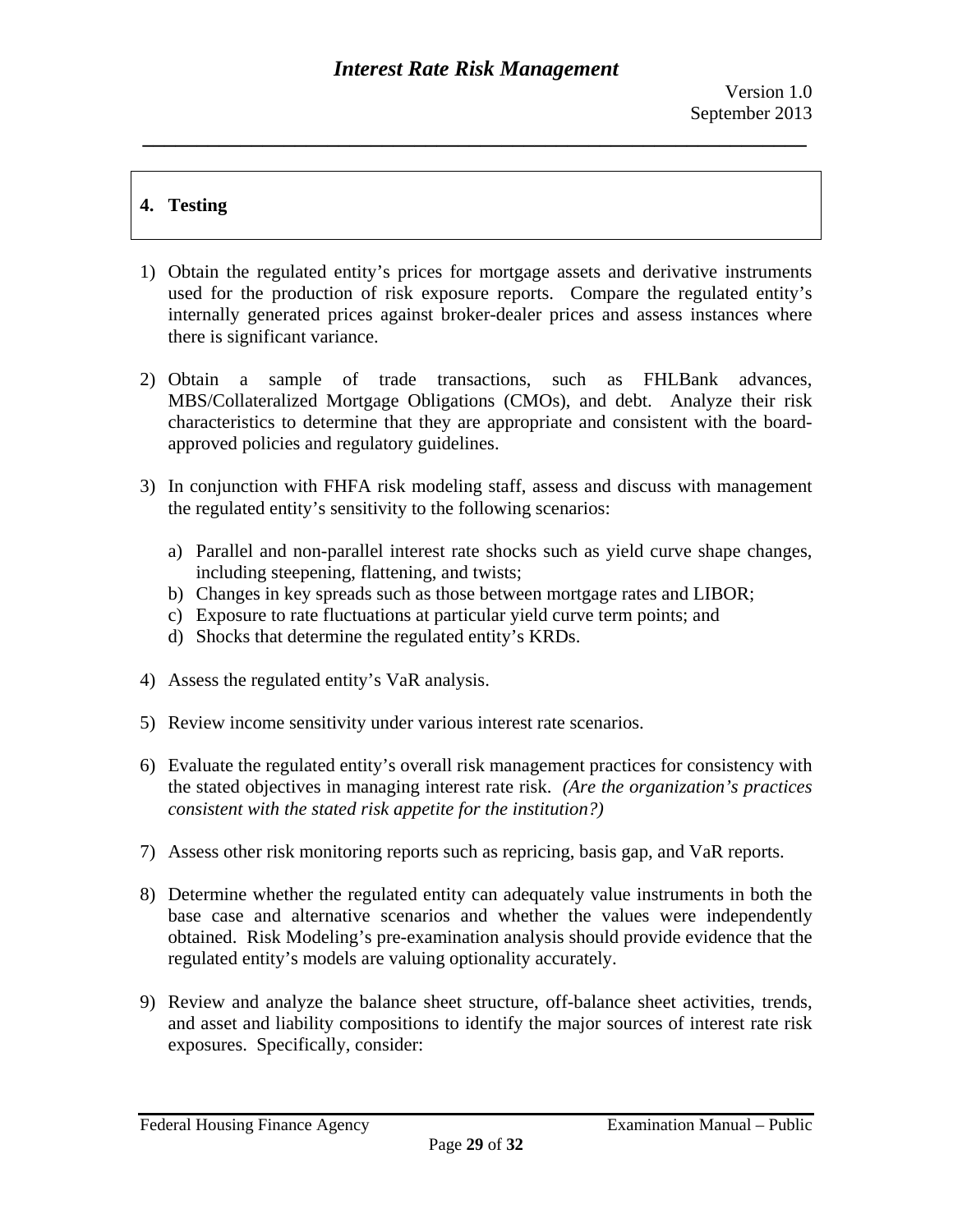- *\_\_\_\_\_\_\_\_\_\_\_\_\_\_\_\_\_\_\_\_\_\_\_\_\_\_\_\_\_\_\_\_\_\_\_\_\_\_\_\_\_\_\_\_\_\_\_\_\_\_\_\_\_\_\_\_\_\_\_\_\_*  a) The maturity and repricing structures of the loan, investment, liability, and off-balance sheet portfolios;
	- b) Holdings of products with explicit or implicit embedded options, such as prepayment options, caps, or floors, or products whose rates will considerably lag market interest rates;
	- c) The various indices used to price variable rate products, such as Prime, LIBOR, Treasury, and the level or mix of products tied to these indices;
	- d) The use and nature of derivative products;
	- e) Other off-balance sheet items, such as, letters of credit, loan commitments, and mortgage delivery commitments; and
	- f) The timing of interest rate changes and cash flows because of maturity or repricing mismatches.

# **5. Conclusions**

- 1) Summarize conclusions for all examination work performed, including work performed by other FHFA staff as it relates to the regulated entity's interest rate risk management practices. Develop a memorandum describing the risks to the institution related to capital and the regulated entity's management of those risks. The memorandum should describe the basis of conclusions reached and summarize the analysis completed. Within the memorandum, discuss the types of risk the regulated entity is exposed to in its interest rate risk management practices (e.g., market, credit, operational); the level of risk exposure; the direction of risk (stable, decreasing, increasing); and the quality of risk management practices (strong, adequate, weak). A memorandum must be prepared irrespective of whether the examiner's assessment is positive or negative. The memorandum should include a recommended rating for the Sensitivity component based on the FHFA CAMELSO rating system.
- 2) Conclude on the responsiveness to previous examination findings. Evaluate the adequacy of the regulated entity's response to previous examination findings and concerns.
- 3) Develop examination findings and prepare findings memoranda, as appropriate. Based on examination work performed, develop findings communicating concerns identified during the examination. Findings should identify the most significant risks to the institution and the potential effect to the regulated entity resulting from the concerns identified. Such documents should describe a remediation plan specifying the appropriate corrective action to address examination concerns and establish a reasonable deadline for the regulated entity to remediate the finding. Communicate preliminary findings to the EIC. Discuss findings with regulated entity personnel to ensure the findings and analysis are free of factual errors.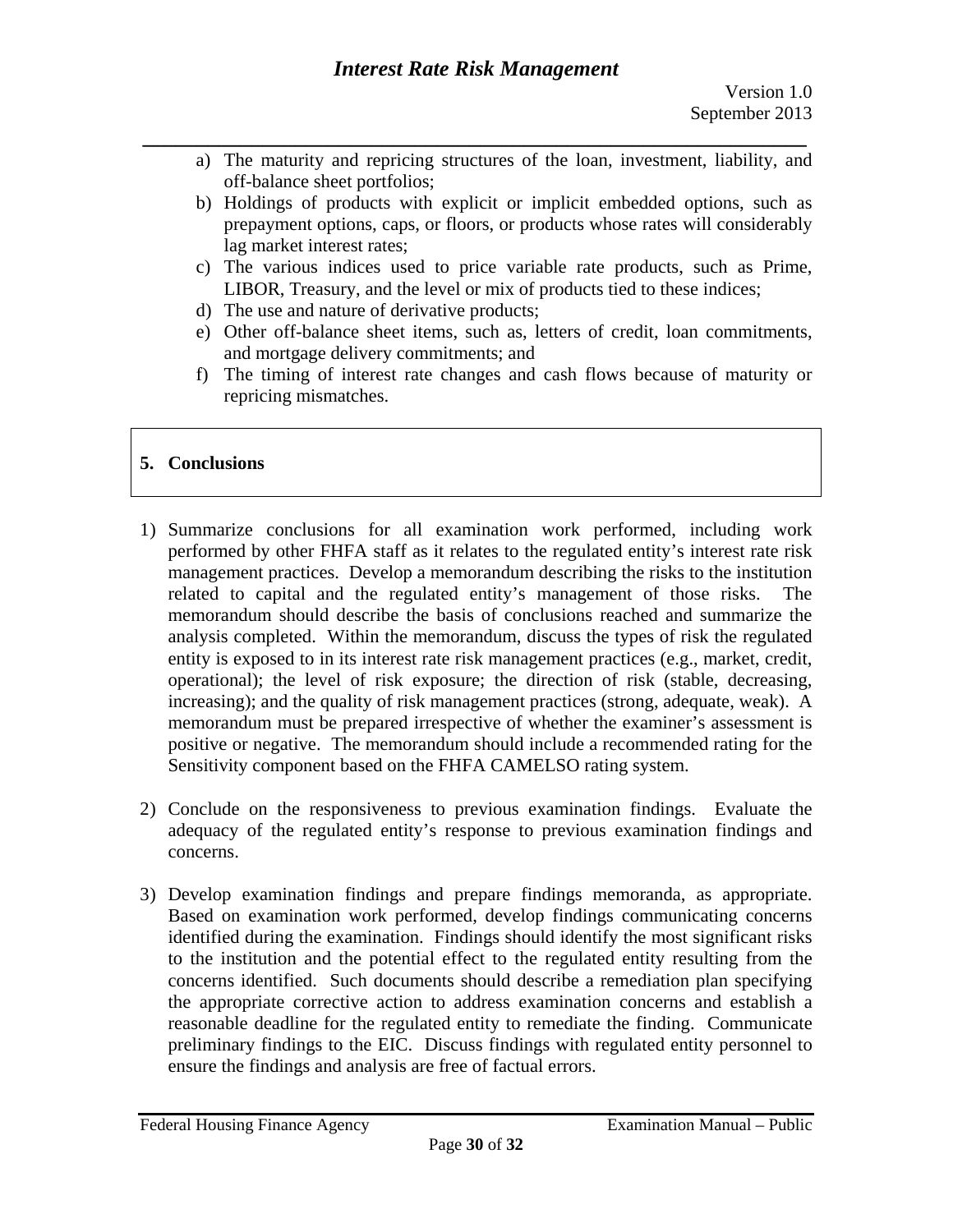4) Develop a list of follow-up items to evaluate during the next annual examination. In addition to findings developed in the steps above, include concerns noted during the examination that do not rise to the level of a finding. Potential concerns include issues the regulated entity is in the process of addressing, but require follow-up work to ensure actions are completed appropriately. In addition, potential concerns should include anticipated changes to the institution's practices or anticipated external changes that could affect the institution's future interest rate risk management practices.